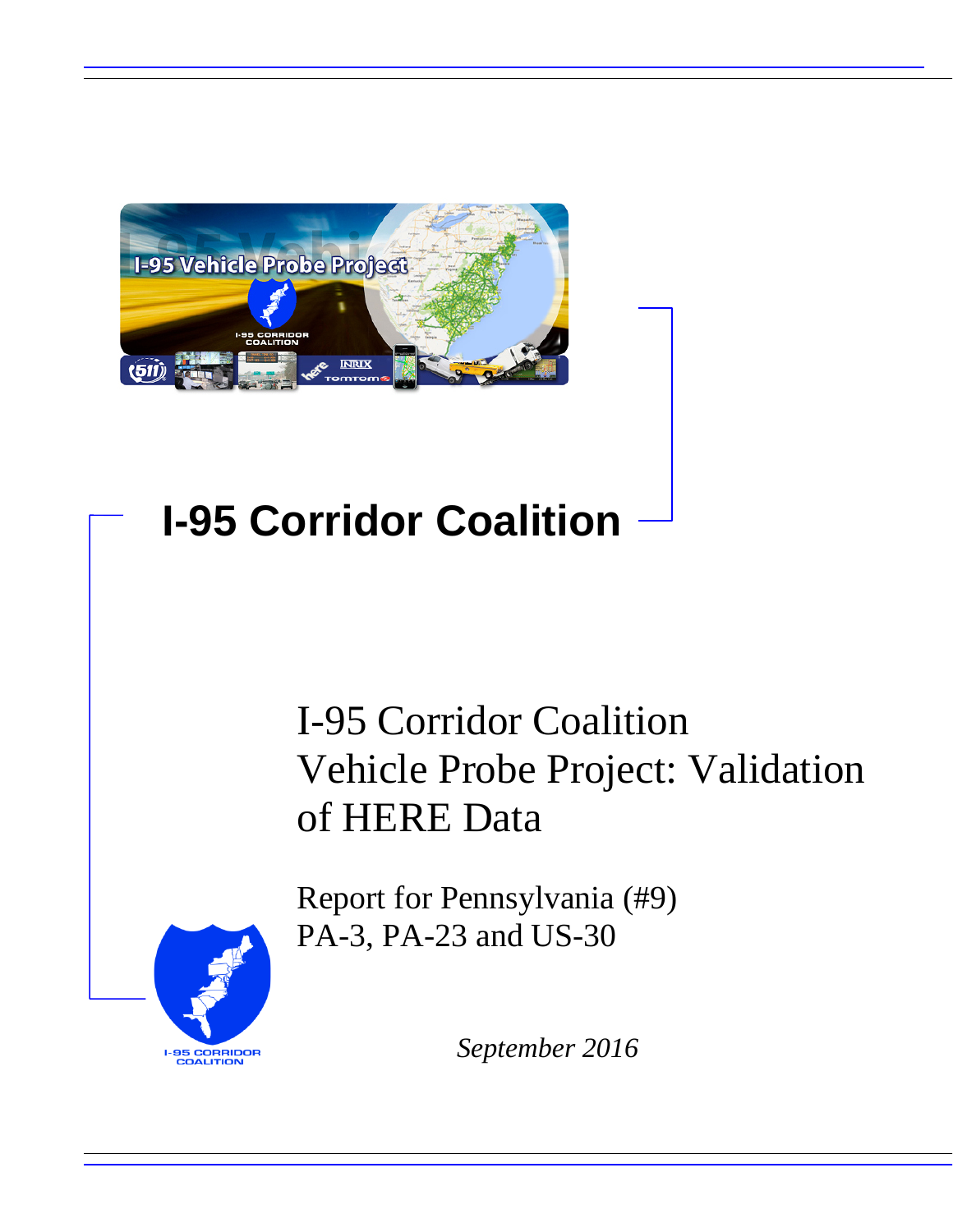# **I-95 CORRIDOR COALITION VEHICLE PROBE PROJECT VALIDATION OF HERE DATA SEPTEMBER 2016**

# *Report for Pennsylvania (#9) PA-3, PA-23 and US-30*

*Prepared for:*

I-95 Corridor Coalition

*Sponsored by:*

I-95 Corridor Coalition

*Prepared by:*

Masoud Hamedi, Zhongxiang Wang, Sanaz Aliari Kardehdeh

University of Maryland, College Park

*Acknowledgements:*

The research team would like to express its gratitude for the assistance it received from the state highway officials in Pennsylvania during the course of this study. Their effort was instrumental during the data collection phase of the project. This report would not have been completed without their help.

*September 2016*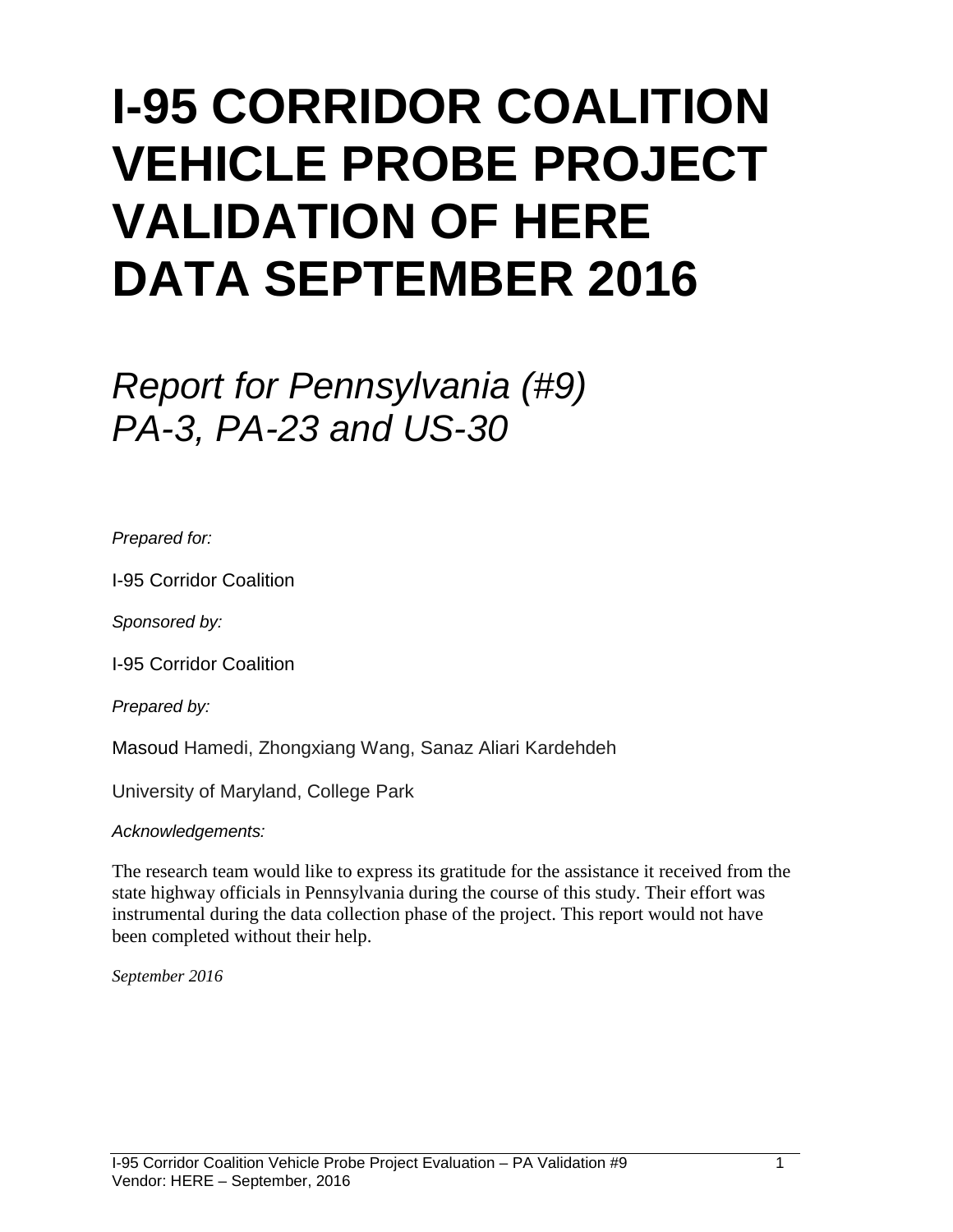# **Evaluation Results for the State of Pennsylvania**

## *Executive Summary*

The data from the Vehicle Probe Project is validated using Bluetooth<sup>TM</sup> Traffic Monitoring (BTM) technology on a near monthly basis. The validation of arterial data is similar to that of freeway data, however the following should be noted. The boundaries of the speed bins used for arterials are different than those used for freeways to accommodate the lower speeds on this type of corridor.

BTMs sensors were deployed at the beginning and ending points of 15 different segments along the PA-3, PA-23 and US-30 corridors. A summary the corridor characteristics follows:

| Roadway | # of Lanes per<br><b>Direction</b> | <b>Average Signal</b><br><b>Density</b> | <b>Average Annual</b><br><b>Daily Traffic</b> | <b>Speed Limit</b> |
|---------|------------------------------------|-----------------------------------------|-----------------------------------------------|--------------------|
| $PA-3$  | $2 - 3$                            | 4 per mile                              | 28,660                                        | $35$ to 40 mph     |
| PA-23   | l - 2                              | 2 per mile                              | 10,610                                        | 30 to 35 mph       |
| $US-30$ | $2 - 3$                            | 5 per mile                              | 23,200                                        | $25$ to 40 mph     |

The Bluetooth sensor deployment covers the range from Providence Rd to State Rd along PA-3, Spring Mill Rd to US-1/ City Ave along PA-23 and Waterloo Rd to US-1/ City Ave along US-30. Travel time data was collected for both directions along each arterial, between April 20 and May 5, 2016. Due to data quality considerations, four segments were dropped from final validation resulting in 11 bidirectional and 3 directional segments for analysis. The dataset collected represents approximately 930 hours of observations along 14 arterial segments, totaling approximately 19 bidirectional and five directional miles. The total number of effective five-minute travel time samples observed was 11,159.

ES Table 1, below summarizes the results of the comparison between the BTM reference data and the HERE data for arterial segments during the above noted time period. As shown, the average absolute speed error (AASE) and the Speed Error Bias (SEB) were within specification in all speed bins. Although the data are compared to these specifications, caution should be used when using probe data on arterial roadways. Other factors including signal density and traffic volume should be considered.

|                  | <b>ES Table 1 - Maryland Evaluation Summary for Arterial</b>                                  |     |                                     |                   |                    |          |  |  |  |
|------------------|-----------------------------------------------------------------------------------------------|-----|-------------------------------------|-------------------|--------------------|----------|--|--|--|
|                  | <b>Average Absolute Speed</b><br>Error(<10                                                    |     | <b>Speed Error Bias</b><br>(<5 mph) |                   | Number<br>of $5$   | Hours of |  |  |  |
| <b>Speed Bin</b> | Comparison<br>Comparison<br>Comparison<br>with SEM<br>with SEM<br>with Mean<br>Band<br>Band   |     | Comparison<br>with Mean             | Minute<br>Samples | Data<br>Collection |          |  |  |  |
| $0-15$ MPH       | 2.1                                                                                           | 4.1 | 2.1                                 | 4.1               | 1083               | 90       |  |  |  |
| 15-25 MPH        | 0.8                                                                                           | 2.8 | 0.4                                 | 1.2               | 5215               | 435      |  |  |  |
| 25-35 MPH        | 0.9                                                                                           | 3.4 | $-0.7$                              | $-2.0$            | 3434               | 286      |  |  |  |
| $>35$ MPH        | 2.4                                                                                           | 7.9 | $-2.4$                              | $-7.7$            | 1427               | 119      |  |  |  |
| All Speeds       | 1.2                                                                                           | 3.8 | $-0.1$                              | $-0.7$            | 11159              | 930      |  |  |  |
|                  | Based upon data collected from April 20, 2016 through May 5, 2016 across 43 miles of roadway. |     |                                     |                   |                    |          |  |  |  |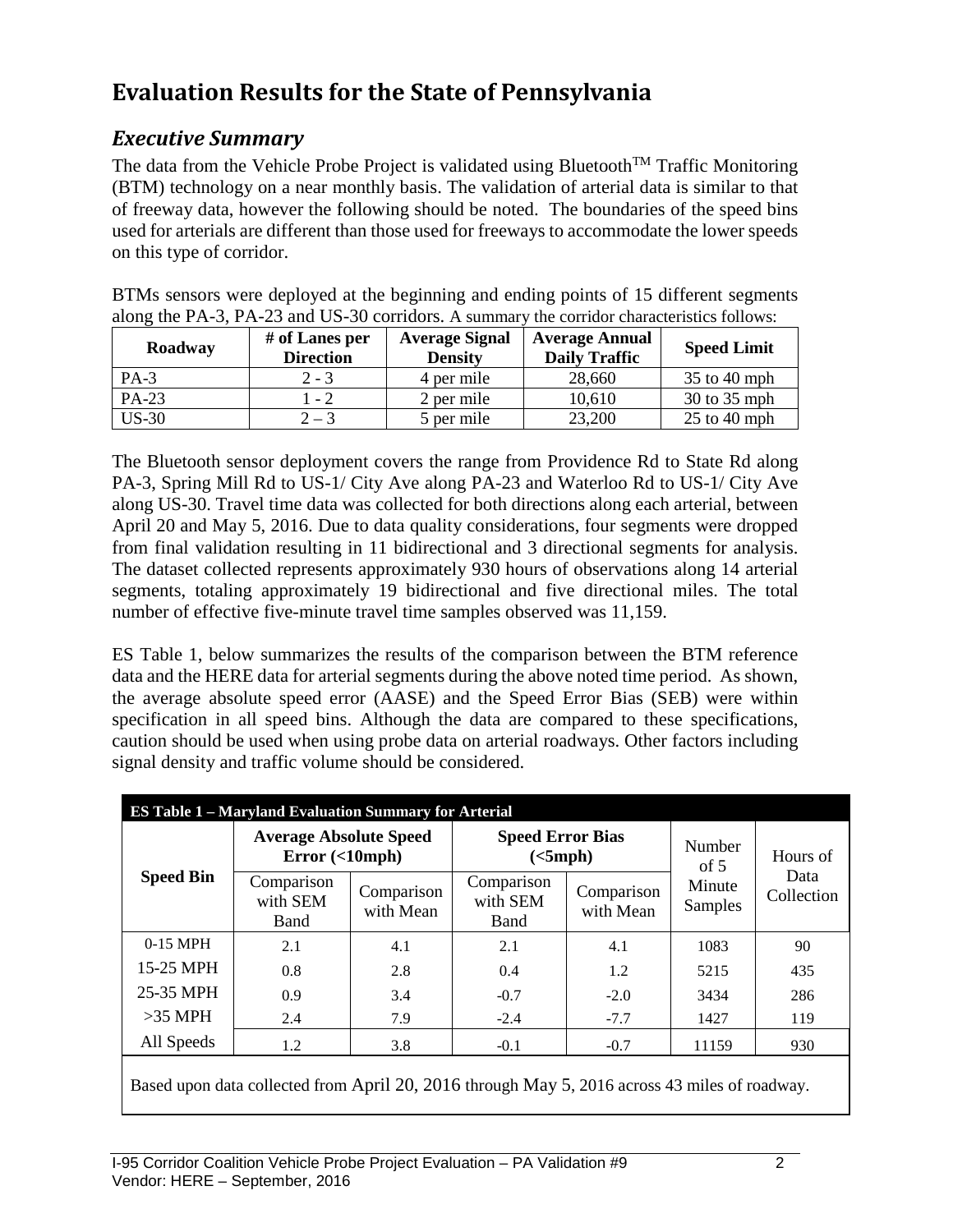## *Data Collection*

Travel time samples were collected along 14 arterial segments with the assistance of Pennsylvania Department of Transportation (PennDOT) personnel. Arterial segments studied were located on the PA-3 corridor from Providence Rd to State Rd, on PA-23 corridor from Spring Mill Rd to US-1/ City Ave and on US-30 corridor from Waterloo Rd to US-1/ City. Travel time data was collected for both directions along PA-3, PA-23 and US-30 corridors between April 20 and May 5, 2016. Segment locations were chosen with a highlikelihood of observing recurrent and non-recurrent congestion during peak and off-peak periods.

Figure 1, 2 and 3 present an overview snapshot of the placement of sensors for the collection of data on the PA-3, PA-23 and US-30 corridors in Pennsylvania, respectively. Blue segments represent arterial segments selected for analysis. A summary the corridor characteristics for these roadways follows:

| Roadway | # of Lanes per<br><b>Direction</b> | <b>Average Signal</b><br><b>Density</b> | <b>Average Annual</b><br><b>Daily Traffic</b> | <b>Speed Limit</b> |
|---------|------------------------------------|-----------------------------------------|-----------------------------------------------|--------------------|
| $PA-3$  | $2 - 3$                            | 4 per mile                              | 28,660                                        | 35 to 40 mph       |
| PA-23   | 1 - 2                              | 2 per mile                              | 10,610                                        | 30 to 35 mph       |
| $US-30$ | $2 - 3$                            | 5 per mile                              | 23,200                                        | $25$ to 40 mph     |



**Figure 1** –– Locations of all segments selected on PA-3 for analysis in Pennsylvania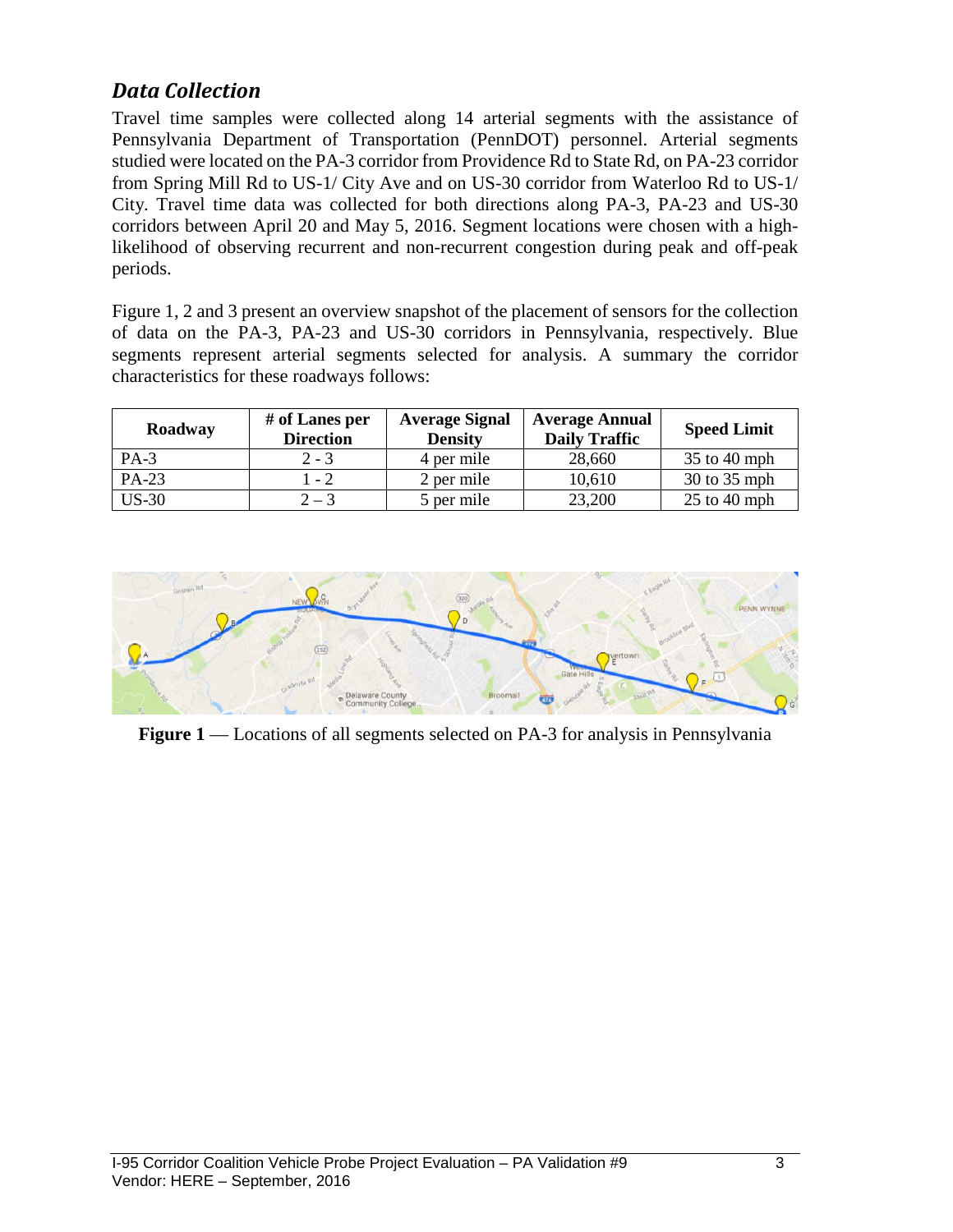

Figure 2 –– Locations of all segments selected on PA-23 for analysis in Pennsylvania



**Figure 3** –– Locations of all segments selected on US-30 for analysis in Pennsylvania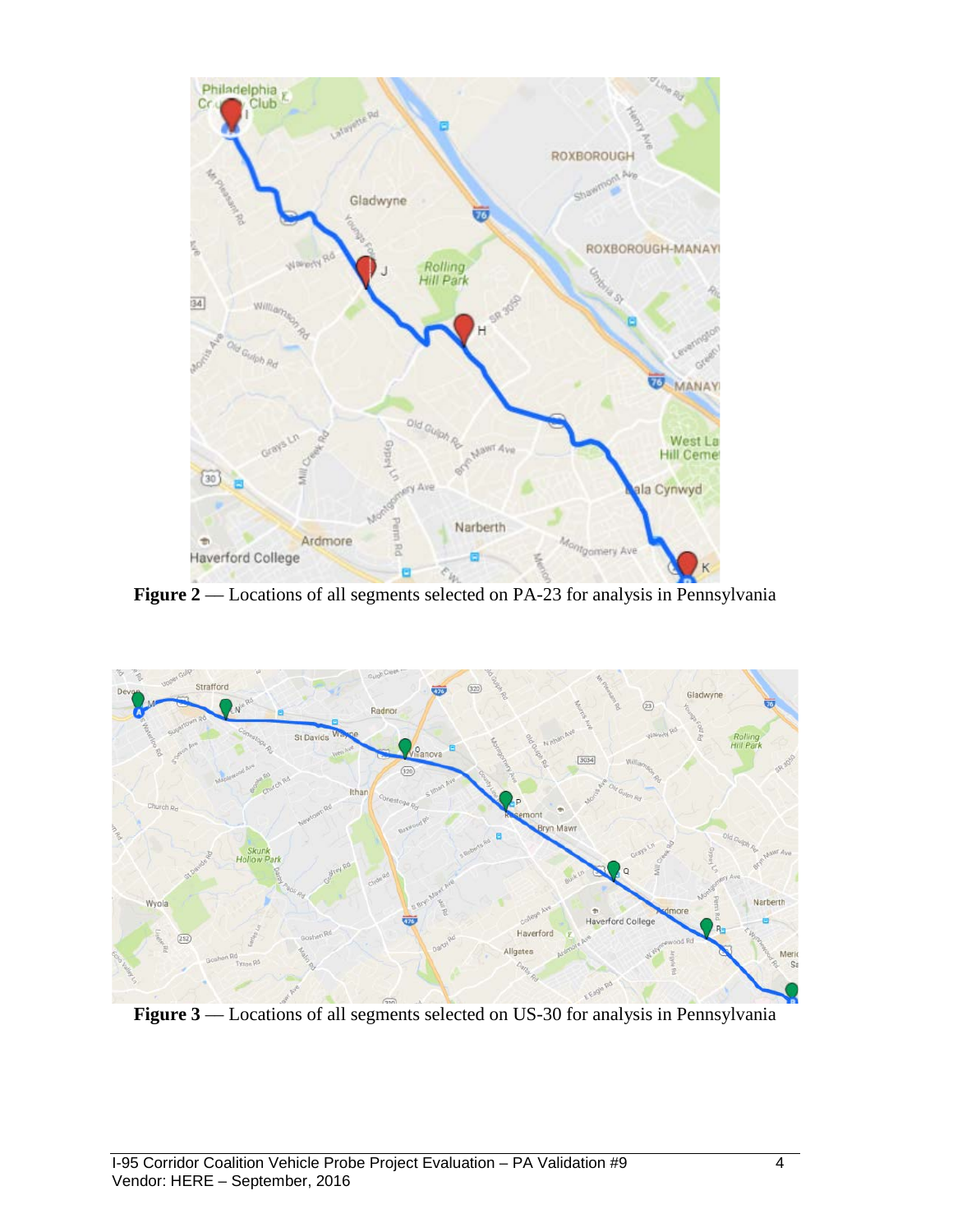Table 1 presents the data collection segments from Pennsylvania. As a whole, these segments cover a total length of 19 bidirectional and 5 directional miles. Data collection segments are comprised of one or more Traffic Message Channel (TMC) base segments, such that total length of the data collection segment is one mile long or greater for arterials. When appropriate, consecutive TMC segments are combined to form a data collection segment longer than one mile. The results of validation performed on the 11 bidirectional and 3 directional arterial segments are included in this report. Table 1 contains summary information on each data collection segment including the latitude/longitude coordinates of the locations at which the Bluetooth sensors were deployed along PA-3, PA-23 and US-30 in Pennsylvania as well as an active map link to view the data collection segment in detail. Click on the map link to see a detailed map for the respective data collection segment. It should be noted that the configuration of the test segments is often such that the endpoint of one segment coincides with the start point of the next segment, so that one Bluetooth sensor covers both data collection segments.

Table 1 also provides data on the precise length of the TMCs comprising the test segment as compared to the measured length between Bluetooth<sup>TM</sup> Traffic Monitoring (BTM) sensors placed on the roadway. An algorithm was developed and documented in a separate report<sup>[1](#page-5-0)</sup> as part of the initial VPP project and is being used for the validation of all vendors in VPPII. Details of the algorithm used to estimate equivalent path travel times based on HERE data feeds for individual data collection segments are provided in this separate report. This algorithm finds an equivalent HERE travel time (and therefore travel speed) corresponding to each sample BTM travel time observation on the test segment of interest.

<span id="page-5-0"></span><sup>&</sup>lt;sup>1</sup> Ali Haghani, Masoud Hamedi, Kaveh Farokhi Sadabadi, Estimation of Travel Times for Multiple TMC Segments, prepared for I-95 Corridor Coalition, February 2010 [\(link\)](http://www.i95coalition.org/wp-content/uploads/2015/02/I-95-CC-Estimation-of-Travel-Times-for-Multiple-TMC-Segments-FINAL2.pdf)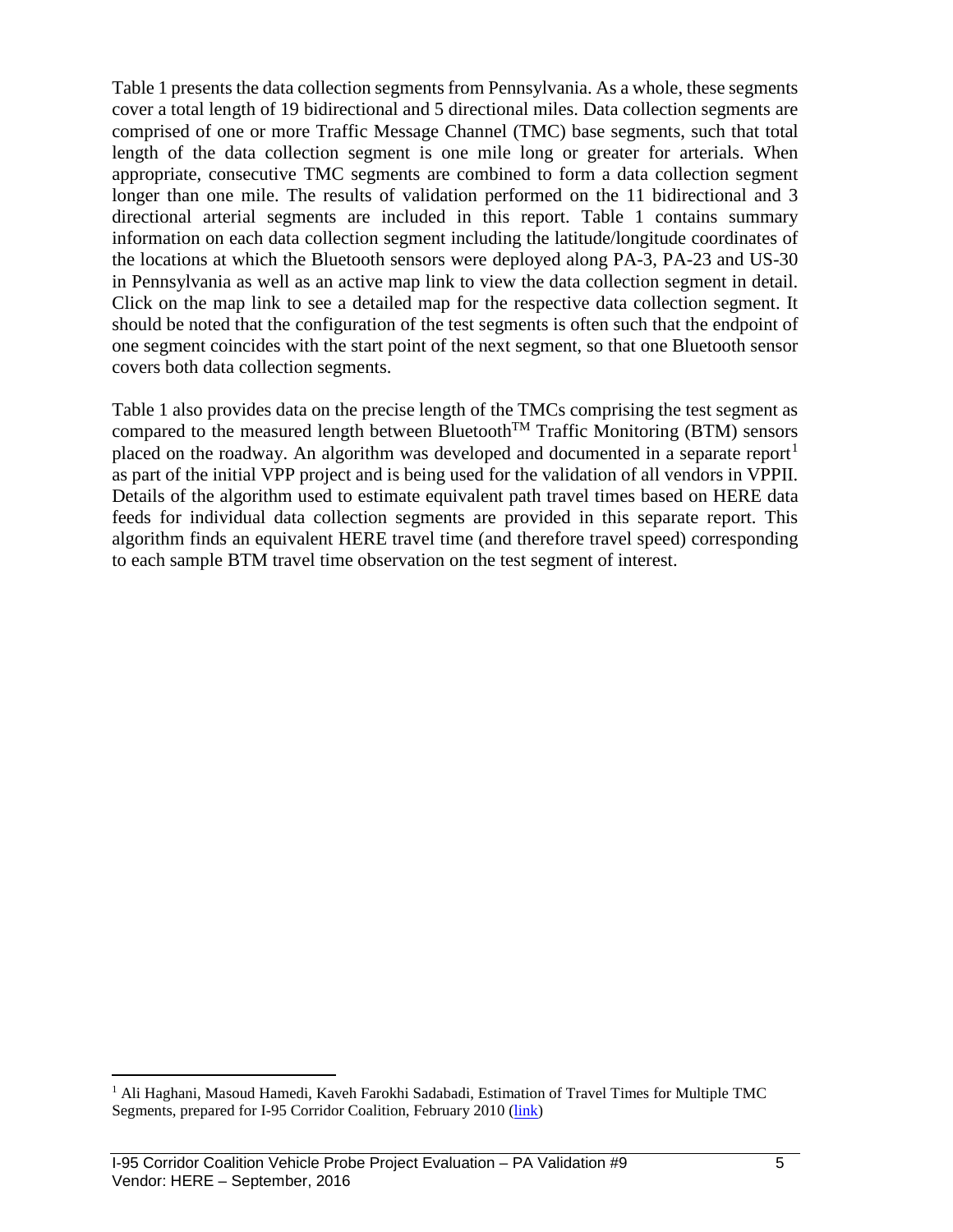| <b>SEGMENT</b>  |           |              | <b>DESCRIPTION</b>          | <b>TMC CODES</b>                                     |                | Deployment |               |                      |
|-----------------|-----------|--------------|-----------------------------|------------------------------------------------------|----------------|------------|---------------|----------------------|
| (Map Link)      | Highway   | State        | Starting at                 | <b>Begin</b>                                         | Number         |            | Begin Lat/Lon | Length               |
|                 | Direction | County       | Ending at                   | End                                                  | Length         |            | End Lat/Lon   | % Diff               |
| <b>Arterial</b> |           |              |                             |                                                      |                |            |               | All Lengths in Miles |
| A <sub>1</sub>  | $PA-3$    | Pennsylvania | Providence Rd               | 103P15516                                            | $\mathbf{1}$   | 39.9746    | $-75.4502$    | 1.42                 |
| PA09-0001       | Eastbound | Delaware     | Alice Grim Blvd/Campus Blvd | 103P15516                                            | 2.52           | 39.9811    | $-75.4251$    | $-43.64%$            |
| A2              | $PA-3$    | Pennsylvania | Alice Grim Blvd/Campus Blvd | 103P15516                                            | $\overline{2}$ | 39.9811    | $-75.4251$    | 1.37                 |
| PA09-0002       | Eastbound | Delaware     | PA-252/N Newtown Street Rd  | 103P05401                                            | 2.77           | 39.9867    | $-75.4008$    | $-50.62%$            |
| A3              | $PA-3$    | Pennsylvania | PA-252/N Newtown Street Rd  | 103P16968                                            | 3              | 39.9867    | $-75.4008$    | 2.17                 |
| PA09-0003       | Eastbound | Delaware     | PA-320/N Sproul Rd          | 103P05403                                            | 2.14           | 39.9818    | $-75.3611$    | 1.62%                |
| A4              | $PA-3$    | Pennsylvania | PA-320/N Sproul Rd          | 103P05404<br>$\overline{2}$<br>39.9818<br>$-75.3611$ |                |            | 2.28          |                      |
| PA09-0004       | Eastbound | Delaware     | Eagle Rd                    | 103P05405                                            | 2.29           | 39.9730    | $-75.3196$    | $-0.3%$              |
| A <sub>5</sub>  | $PA-3$    | Pennsylvania | Eagle Rd                    | 103P05406                                            | $\mathbf{1}$   | 39.9730    | $-75.3196$    | 1.36                 |
| PA09-0005       | Eastbound | Delaware     | US-1/E Township Line Rd     | 103P05406                                            | 1.36           | 39.9685    | $-75.2946$    | $-0.25%$             |
| A6              | $PA-3$    | Pennsylvania | US-1/E Township Line Rd     | 103P06964                                            | $\mathbf{1}$   | 39.9685    | $-75.2946$    | 1.33                 |
| PA09-0006       | Eastbound | Delaware     | State Rd                    | 103P06964                                            | 1.33           | 39.9640    | $-75.2701$    | 0.21%                |
| A7              | $PA-3$    | Pennsylvania | N State Rd                  | 103N05406                                            | $\mathbf{1}$   | 39.9640    | $-75.2701$    | 1.33                 |
| PA09-0007       | Westbound | Delaware     | US-1/E Township Line Rd     | 103N05406                                            | 1.32           | 39.9686    | $-75.2943$    | 0.76%                |
| A8              | $PA-3$    | Pennsylvania | US-1/E Township Line Rd     | 103N05405                                            | $\mathbf{1}$   | 39.9686    | $-75.2943$    | 1.36                 |
| PA09-0008       | Westbound | Delaware     | Eagle Rd                    | 103N05405                                            | 1.38           | 39.9731    | $-75.3196$    | $-1.25%$             |
| A <sub>9</sub>  | $PA-3$    | Pennsylvania | Eagle Rd                    | 103N05404                                            | $\overline{2}$ | 39.9731    | $-75.3196$    | 2.28                 |
| PA09-0009       | Westbound | Delaware     | PA-320/N Sproul Rd          | 103N05404                                            | 2.29           | 39.9819    | $-75.3611$    | $-0.30%$             |
| A10             | $PA-3$    | Pennsylvania | PA-320/N Sproul Rd          | 103N05402                                            | 3              | 39.9819    | $-75.3611$    | 2.18                 |
| PA09-0010       | Westbound | Delaware     | PA-252/N Newtown Street Rd  | 103N05401                                            | 2.16           | 39.9868    | $-75.4012$    | 0.89%                |

**Table 1 Segments selected for validation in Pennsylvania**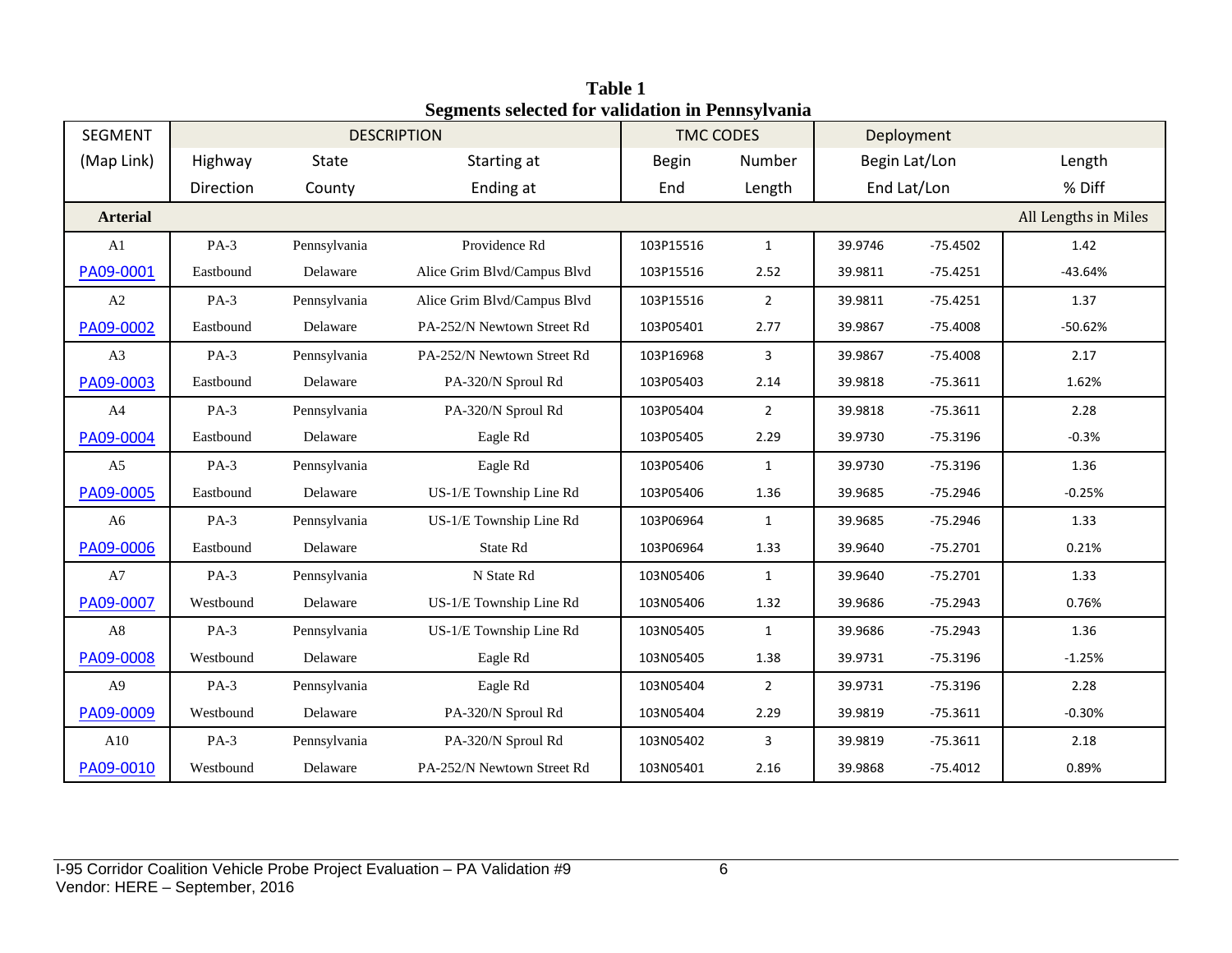| SEGMENT         |              |              | $\sim$ gritting bettered for vanuation in 1 ching ryunna<br><b>DESCRIPTION</b> | <b>TMC CODES</b> |                | Deployment           |               |           |
|-----------------|--------------|--------------|--------------------------------------------------------------------------------|------------------|----------------|----------------------|---------------|-----------|
| (Map Link)      | Highway      | State        | Starting at                                                                    | <b>Begin</b>     | Number         |                      | Begin Lat/Lon | Length    |
|                 | Direction    | County       | Ending at                                                                      | End              | Length         |                      | End Lat/Lon   | % Diff    |
| <b>Arterial</b> |              |              |                                                                                |                  |                | All Lengths in Miles |               |           |
| A11             | $PA-3$       | Pennsylvania | PA-252/N Newtown Street Rd                                                     | 103N15516        | $\overline{2}$ | 39.9868              | $-75.4012$    | 1.37      |
| PA09-0011       | Westbound    | Delaware     | Alice Grim Blvd/Campus Blvd                                                    | 103N06963        | 2.79           | 39.9811              | $-75.4251$    | $-50.94%$ |
| A12             | $PA-3$       | Pennsylvania | Alice Grim Blvd/Campus Blvd                                                    | 103N06963        | $\mathbf{1}$   | 39.9811              | $-75.4251$    | 1.42      |
| PA09-0012       | Westbound    | Delaware     | Providence Rd                                                                  | 103N06963        | 2.53           | 39.9747              | $-75.4503$    | $-43.77%$ |
| A13             | PA-23        | Pennsylvania | Spring Mill Rd                                                                 | 103N04846        | $\mathbf{1}$   | 40.0581              | $-75.3011$    | 1.96      |
| PA09-0013       | Eastbound    | Montgomery   | Youngsford Rd                                                                  | 103N04846        | 1.96           | 40.0391              | $-75.2793$    | 0.13%     |
| A14             | PA-23        | Pennsylvania | Youngsford Rd                                                                  | 103N04845        | $\overline{2}$ | 40.0391              | $-75.2793$    | 1.29      |
| PA09-0014       | Eastbound    | Montgomery   | Hollow Rd                                                                      | 103N04844        | 1.31           | 40.031               | $-75.2631$    | $-1.35%$  |
| A15             | PA-23        | Pennsylvania | Hollow Rd                                                                      | 103N04843        | 4              | 40.031               | $-75.2631$    | 3.12      |
| PA09-0015       | Eastbound    | Montgomery   | US-1/City Ave                                                                  | 103N04840        | 3.12           | 40.0013              | $-75.2264$    | 0.09%     |
| A16             | PA-23        | Pennsylvania | US-1/City Ave                                                                  | 103P04841        | 4              | 40.0013              | $-75.2264$    | 3.12      |
| PA09-0016       | Westbound    | Montgomery   | Hollow Rd                                                                      | 103P04844        | 3.12           | 40.031               | $-75.2631$    | 0.09%     |
| A17             | PA-23        | Pennsylvania | Hollow Rd                                                                      | 103P04845        | $\overline{2}$ | 40.031               | $-75.2631$    | 1.29      |
| PA09-0017       | Westbound    | Montgomery   | Youngsford Rd                                                                  | 103P04846        | 1.31           | 40.0391              | $-75.2793$    | $-1.35%$  |
| A18             | PA-23        | Pennsylvania | Youngsford Rd                                                                  | 103P04847        | $\mathbf{1}$   | 40.0391              | $-75.2793$    | 1.96      |
| PA09-0018       | Westbound    | Montgomery   | Spring Mill Rd                                                                 | 103P04847        | 1.96           | 40.0581              | $-75.3011$    | 0.13%     |
| A19             | <b>US-30</b> | Pennsylvania | Waterloo Rd                                                                    | 103N05517        | $\mathbf{1}$   | 40.0458              | $-75.4234$    | 1.27      |
| PA09-0019       | Eastbound    | Chester      | Conestoga Rd                                                                   | 103N05517        | 1.29           | 40.0444              | $-75.4008$    | $-1.64%$  |
| A20             | <b>US-30</b> | Pennsylvania | Conestoga Rd                                                                   | 103N16952        | $\overline{2}$ | 40.0444              | $-75.4008$    | 2.53      |
| PA09-0020       | Eastbound    | Delaware     | $I-476$                                                                        | 103N05518        | 2.57           | 40.0373              | $-75.3556$    | $-1.69%$  |

**Table 1 (Cont'd) Segments selected for validation in Pennsylvania**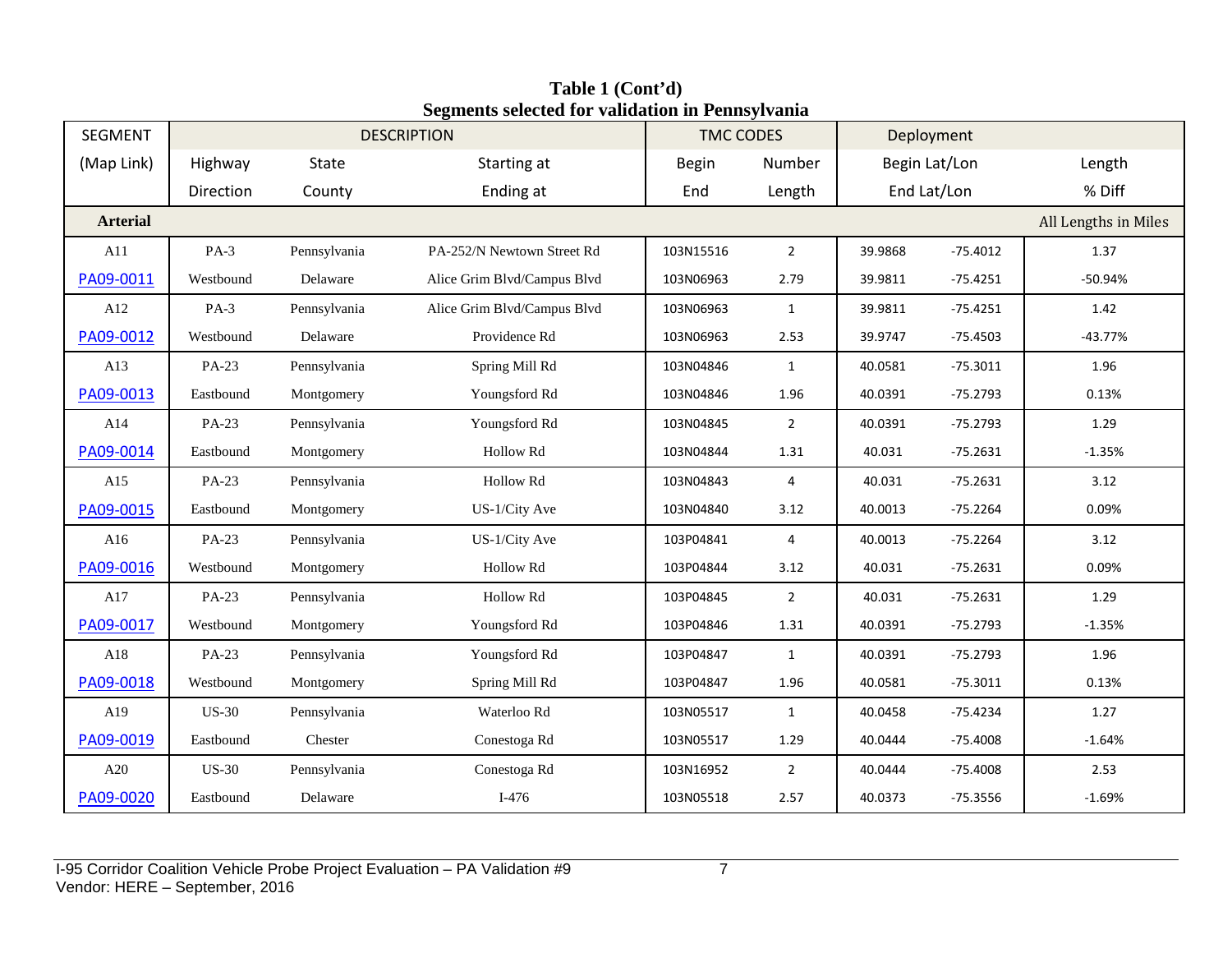| <b>SEGMENT</b>  |              | <b>DESCRIPTION</b> |                | <b>TMC CODES</b> |                | Deployment |               |                      |
|-----------------|--------------|--------------------|----------------|------------------|----------------|------------|---------------|----------------------|
| (Map Link)      | Highway      | State              | Starting at    | <b>Begin</b>     | Number         |            | Begin Lat/Lon | Length               |
|                 | Direction    | County             | Ending at      | End              | Length         |            | End Lat/Lon   | % Diff               |
| <b>Arterial</b> |              |                    |                |                  |                |            |               | All Lengths in Miles |
| A21             | <b>US-30</b> | Pennsylvania       | $I-476$        | 103N05518        | $\overline{2}$ | 40.0373    | $-75.3556$    | 1.69                 |
| PA09-0021       | Eastbound    | Delaware           | County Line Rd | 103N07015        | 3.70           | 40.0262    | $-75.3283$    | $-54.35%$            |
| A22             | <b>US-30</b> | Pennsylvania       | County Line Rd | 103N07015        | $\mathbf{1}$   | 40.0262    | $-75.3283$    | 1.74                 |
| PA09-0022       | Eastbound    | Delaware           | Railroad Ave   | 103N07015        | 3.34           | 40.0126    | $-75.3005$    | $-47.91%$            |
| A23             | <b>US-30</b> | Pennsylvania       | Railroad Ave   | 103N16795        | $\overline{3}$ | 40.0126    | $-75.3005$    | 1.49                 |
| PA09-0023       | Eastbound    | Montgomery         | Wynnewood Rd   | 103N05519        | 1.51           | 40.0012    | $-75.2762$    | $-1.10%$             |
| A24             | <b>US-30</b> | Pennsylvania       | Wynnewood Rd   | 103N05520        | $\mathbf{1}$   | 40.0012    | $-75.2762$    | 1.54                 |
| PA09-0024       | Eastbound    | Montgomery         | US-1/City Ave  | 103N05520        | 1.51           | 39.9883    | $-75.2540$    | 1.75%                |
| A25             | <b>US-30</b> | Pennsylvania       | US-1/City Ave  | 103P05519        | $\mathbf{1}$   | 39.9883    | $-75.2540$    | 1.54                 |
| PA09-0025       | Westbound    | Montgomery         | Wynnewood Rd   | 103P05519        | 1.51           | 40.0012    | $-75.2762$    | 1.75%                |
| A26             | <b>US-30</b> | Pennsylvania       | Wynnewood Rd   | 103P16794        | 3              | 40.0012    | $-75.2762$    | 1.49                 |
| PA09-0026       | Westbound    | Montgomery         | Railroad Ave   | 103P07015        | $1.51\,$       | 40.0126    | $-75.3005$    | $-1.10%$             |
| A27             | <b>US-30</b> | Pennsylvania       | Railroad Ave   | 103P07015        | $\overline{2}$ | 40.0126    | $-75.3005$    | 1.74                 |
| PA09-0027       | Westbound    | Delaware           | County Line Rd | 103P05518        | 3.30           | 40.0262    | $-75.3283$    | $-47.33%$            |
| A28             | <b>US-30</b> | Pennsylvania       | County Line Rd | 103P05518        | $\mathbf{1}$   | 40.0262    | $-75.3283$    | 1.69                 |
| PA09-0028       | Westbound    | Delaware           | $I-476$        | 103P05518        | 3.64           | 40.0373    | $-75.3556$    | $-53.35%$            |
| A29             | <b>US-30</b> | Pennsylvania       | $I-476$        | 103P05518        | 3              | 40.0373    | $-75.3556$    | 2.53                 |
| PA09-0029       | Westbound    | Delaware           | Conestoga Rd   | 103P05517        | 2.61           | 40.0444    | $-75.4008$    | $-2.95%$             |
| A30             | <b>US-30</b> | Pennsylvania       | Conestoga Rd   | 103P05516        | $\mathbf{1}$   | 40.0444    | $-75.4008$    | 1.26                 |
| PA09-0030       | Westbound    | Chester            | Waterloo Rd    | 103P05516        | 1.29           | 40.0458    | $-75.4234$    | $-2.41%$             |

**Table 1 (Cont'd) Segments selected for validation in Pennsylvania**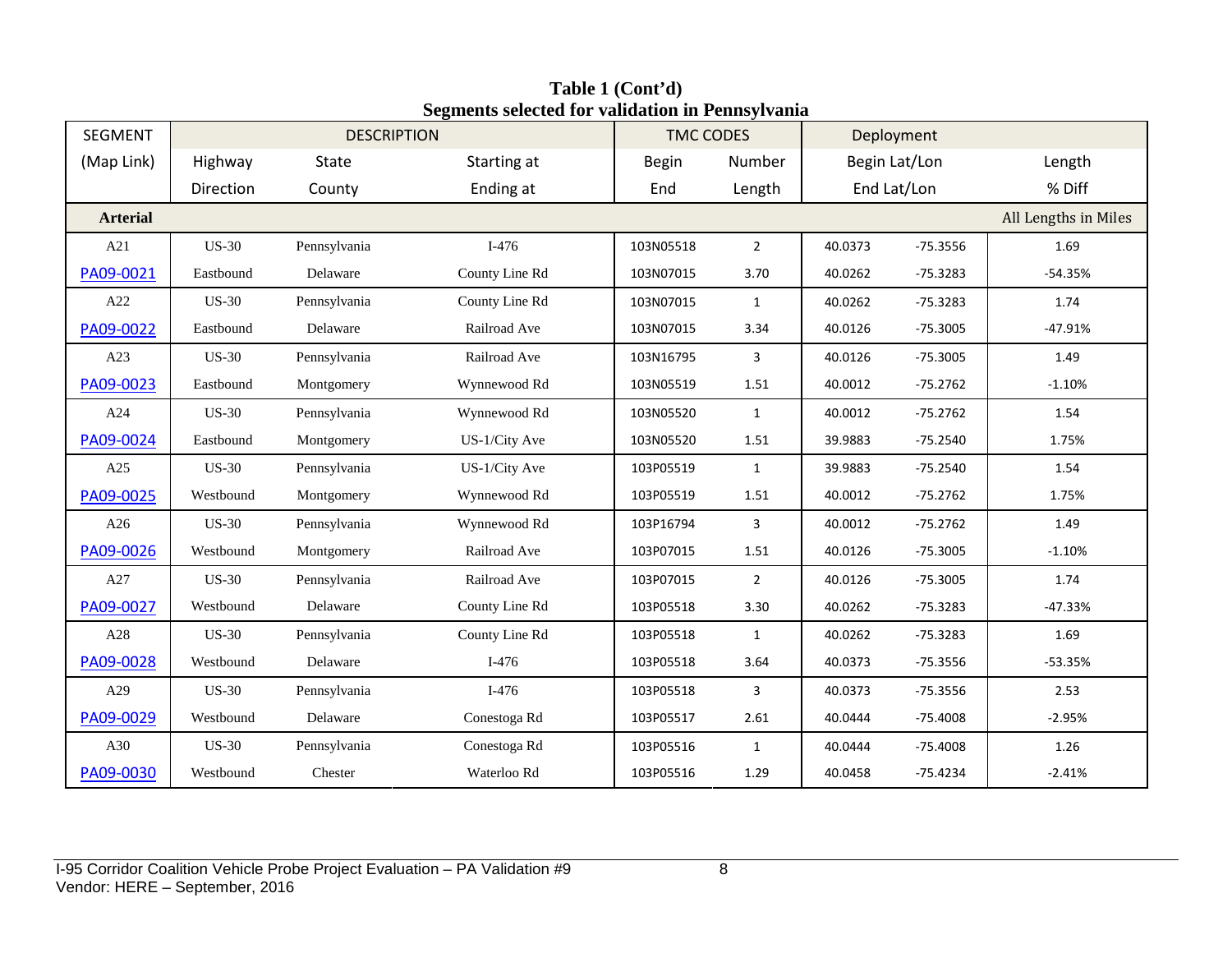# *Analysis of Arterial Results*

Table 2 summarizes the data quality measures obtained as a result of comparison between Bluetooth and all reported HERE speeds. Specifications include the Average Absolute Speed Error (AASE) and the Speed Error Bias (SEB).

### Average Absolute Speed Error (AASE)

The AASE is defined as the mean absolute value of the difference between the mean speed reported from the VPP and the ground truth mean speed for a specified time period. The AASE is the primary accuracy metric. Based on the contract specifications, the speed data from the VPP shall have a maximum average absolute error of 10 miles per hour (MPH) in each of four speed ranges: 0-15 MPH, 15-25 MPH, 25-35 MPH, and > 35 MPH.

### Speed Error Bias (SEB)

The SEB is defined as the average speed error (not the absolute value) in each speed bin. SEB is a measure of whether the speed reported in the VPP consistently under or over estimates speed as compared to ground truth speed. Based on the contract specifications, the VPP data shall have a maximum SEB of  $+/-$  5 MPH in each of speed ranges as defined above.

The results are presented as compared against the mean of the ground truth data as well as the 95<sup>th</sup> percent confidence interval for the mean, referred to as the Standard Error of the Mean (SEM) band. The SEM band takes into account any uncertainty in the ground truth speed as measured by BTM equipment due to limited samples and/or data variance. Contract specifications are assessed against the SEM band. (See the *Vehicle Probe Project: Data Use and Application Guide* for additional details on the validation process.) The AASE in the lower two speed bins have proven to be the critical specification (and most difficult) to attain. As shown, the average absolute speed error (AASE) and the Speed Error Bias (SEB) were within specifications for all speed bins.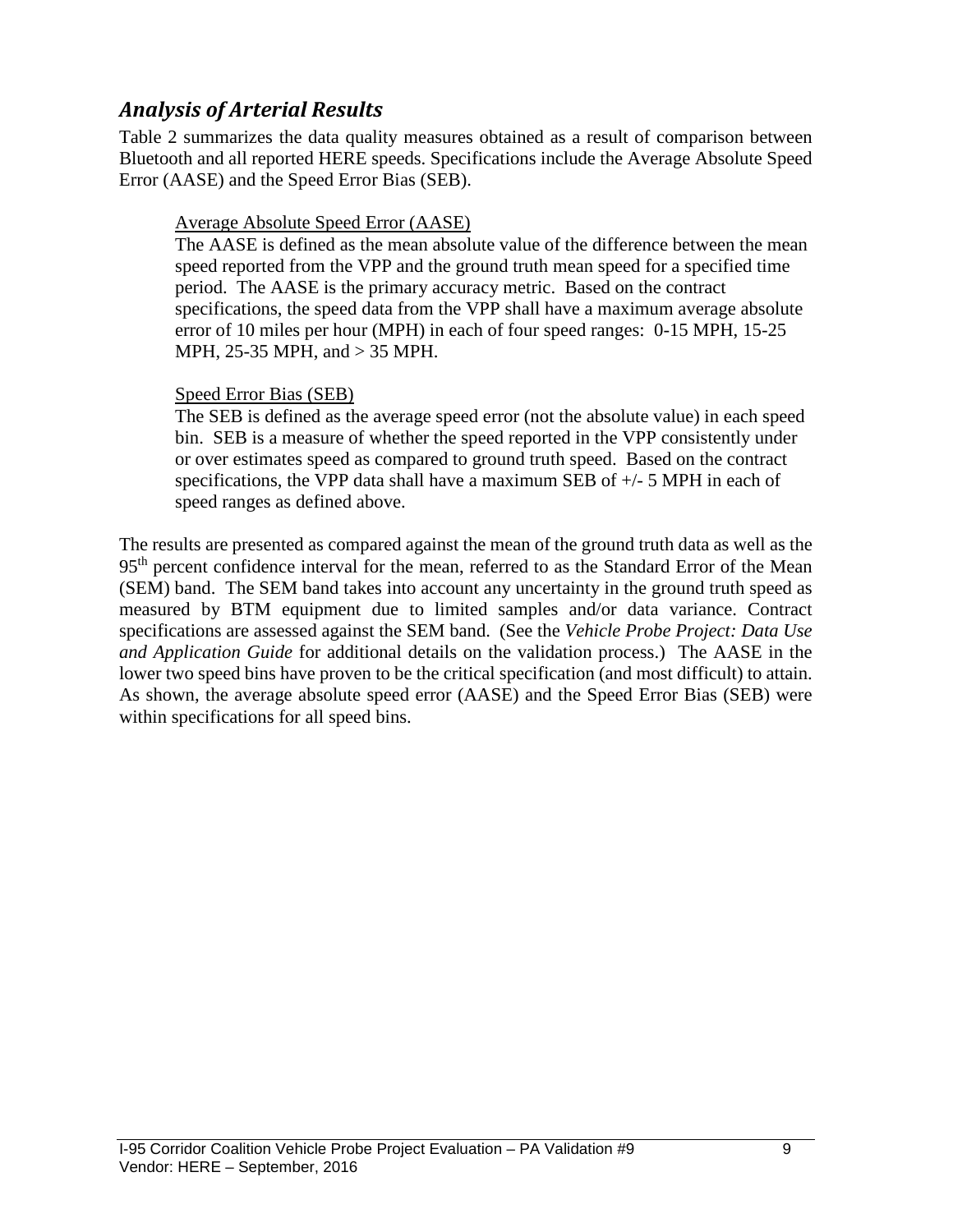|                            |                               | <b>Data Quality Measures for</b> |            |             |                           |                         |  |
|----------------------------|-------------------------------|----------------------------------|------------|-------------|---------------------------|-------------------------|--|
| <b>SPEED</b><br><b>BIN</b> | 1.96 SEM Band                 |                                  |            | <b>Mean</b> |                           |                         |  |
|                            | <b>SEB</b>                    | <b>AASE</b>                      |            |             | No. of 5<br><b>Minute</b> | <b>Hours</b> of<br>Data |  |
|                            | 5 mph                         | $10 \text{ mph}$                 | <b>SEB</b> | <b>AASE</b> | <b>Samples</b>            | Collection              |  |
|                            | (contract)<br>specifications) |                                  |            |             |                           |                         |  |
| $0-15$                     | 2.1                           | 2.1                              | 4.1        | 4.1         | 1083                      | 90                      |  |
| $15 - 25$                  | 0.4                           | 0.8                              | 1.2        | 2.8         | 5215                      | 435                     |  |
| $25 - 35$                  | $-0.7$                        | 0.9                              | $-2.0$     | 3.4         | 3434                      | 286                     |  |
| $35+$                      | $-2.4$                        | 2.4                              | $-7.7$     | 7.9         | 1427                      | 119                     |  |

**TABLE 2 Data quality measures for arterial segments in Pennsylvania.**

Table 3 shows the percentage of the time HERE data falls within 5 mph of the SEM band and the mean for each speed bin for all arterial data segments in Pennsylvania.

| Table 3 Percent observations meeting data quality criteria for arterial |
|-------------------------------------------------------------------------|
| segments in Pennsylvania                                                |

|                            | <b>Data Quality Measures for</b>                                                                    |     |                                    |                                              |                |  |  |  |  |
|----------------------------|-----------------------------------------------------------------------------------------------------|-----|------------------------------------|----------------------------------------------|----------------|--|--|--|--|
|                            | 1.96 SEM Band                                                                                       |     | <b>Mean</b>                        |                                              |                |  |  |  |  |
| <b>SPEED</b><br><b>BIN</b> | Percentage<br>falling<br>Percentage<br>falling inside<br>within 5<br>the band<br>mph of the<br>band |     | Percentage<br>equal to the<br>mean | Percentage<br>within 5<br>mph of the<br>mean | No. of<br>Obs. |  |  |  |  |
| $0-15$                     | 30%                                                                                                 | 87% | 0%                                 | 68%                                          | 1083           |  |  |  |  |
| $15 - 25$                  | 62%                                                                                                 | 97% | 0%                                 | 85%                                          | 5215           |  |  |  |  |
| $25 - 35$                  | 64%                                                                                                 | 96% | 0%                                 | 76%                                          | 3434           |  |  |  |  |
| $35+$                      | 50%                                                                                                 | 79% | 0%                                 | 32%                                          | 1427           |  |  |  |  |

Tables 4 and 5 present detailed data for individual TMC segments in Pennsylvania in a similar format as Tables 2 and 3, respectively. Note that for some segments and in some speed bins the comparison results may not be reliable due to small number of observations.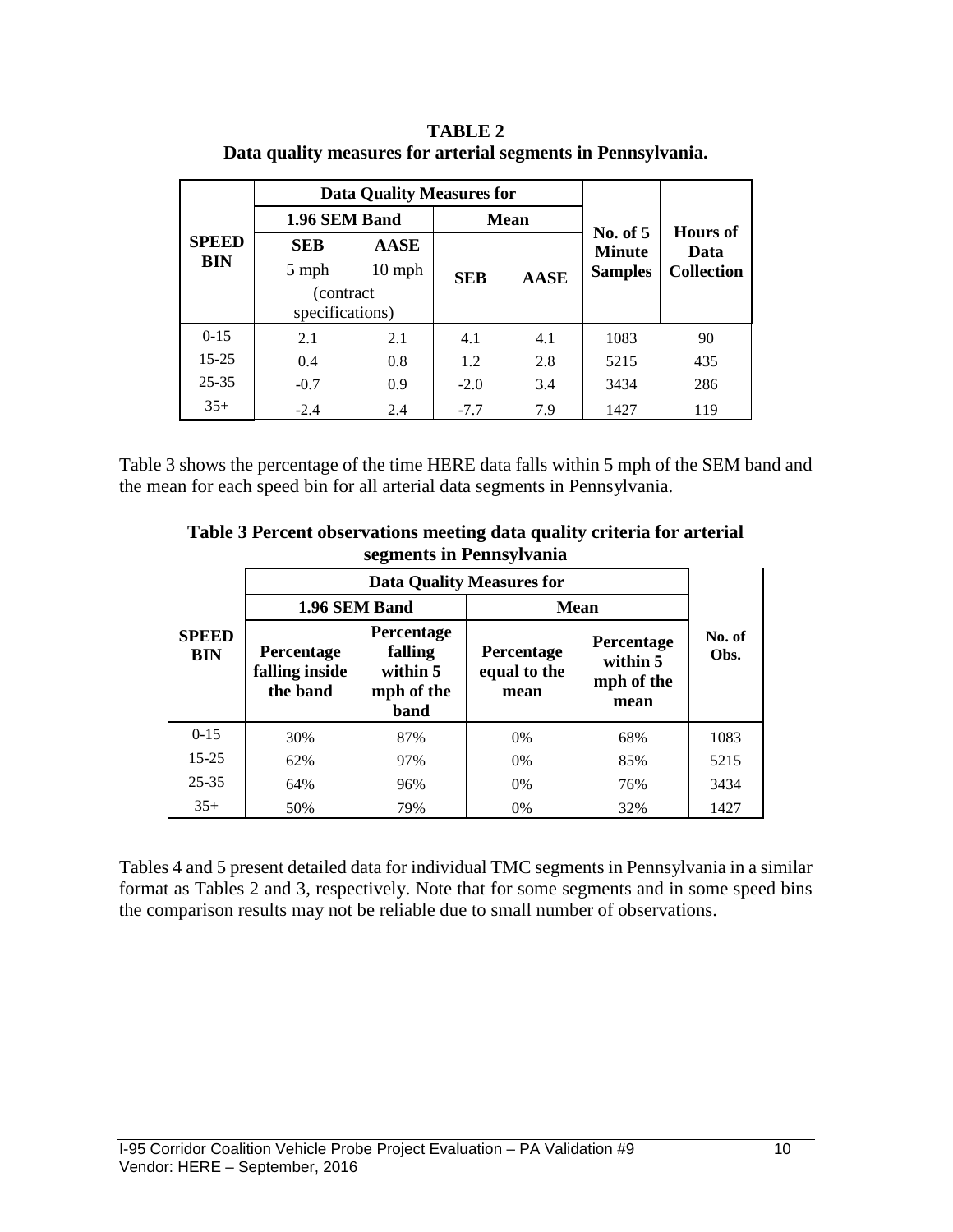| <b>Table 4</b>                                                                    |
|-----------------------------------------------------------------------------------|
| Data quality measures for individual arterial validation segments in the state of |
| Pennsylvania                                                                      |

|            |                   |                  |                  |                                   | <b>Data Quality Measures for</b>                 |                                   |                                               |                          |  |
|------------|-------------------|------------------|------------------|-----------------------------------|--------------------------------------------------|-----------------------------------|-----------------------------------------------|--------------------------|--|
|            | <b>Standard</b>   | <b>Bluetooth</b> |                  |                                   | 1.96 SEM Band                                    |                                   | Mean                                          |                          |  |
| <b>TMC</b> | <b>TMC</b> length | distance         | <b>SPEED BIN</b> | <b>Speed Error</b><br><b>Bias</b> | Average<br><b>Absolute Speed</b><br><b>Error</b> | <b>Speed</b><br><b>Error Bias</b> | <b>Average Absolute</b><br><b>Speed Error</b> | No. of Obs.              |  |
|            |                   |                  | $0 - 15$         | 1.9                               | 1.9                                              | 3.5                               | $3.5$                                         | 53                       |  |
| PA09-0003  | 2.13              | 2.17             | $15 - 25$        | 1.0                               | 1.1                                              | 2.6                               | 3.0                                           | 245                      |  |
|            |                   |                  | 25-35            | 0.0                               | 0.5                                              | 0.4                               | 2.5                                           | 60                       |  |
|            |                   |                  | $35+$            | $-2.0$                            | 2.0                                              | $-4.7$                            | 5.0                                           | 12                       |  |
|            |                   |                  | $0 - 15$         | 2.4                               | 2.4                                              | 3.4                               | 3.4                                           | 46                       |  |
| PA09-0004  | 2.28              | 2.28             | 15-25            | $0.8\,$                           | 0.9                                              | 1.7                               | 2.5                                           | 242                      |  |
|            |                   |                  | 25-35            | $-0.2$                            | 0.9                                              | $-0.6$                            | 2.8                                           | 82                       |  |
|            |                   |                  | $35+$            | $-2.7$                            | 2.7                                              | $-5.6$                            | 5.6                                           | 6                        |  |
|            |                   |                  | $0 - 15$         | 3.2                               | 3.2                                              | 6.8                               | 6.8                                           | 25                       |  |
| PA09-0005  | 1.37              | 1.36             | $15 - 25$        | 0.9                               | 1.0                                              | 2.4                               | 3.2                                           | 599                      |  |
|            |                   |                  | $25 - 35$        | $-0.6$                            | 0.9                                              | $-2.2$                            | 4.0                                           | 117                      |  |
|            |                   |                  | $35+$            | $-2.8$                            | 2.8                                              | $-10.4$                           | 10.4                                          | 9                        |  |
|            |                   |                  | $0 - 15$         | 3.2                               | 3.2                                              | 5.3                               | 5.3                                           | 25                       |  |
| PA09-0006  | 1.33              | 1.33             | 15-25            | 0.1                               | 0.5                                              | $0.8\,$                           | 2.8                                           | 261                      |  |
|            |                   |                  | 25-35            | $-1.3$                            | 1.3                                              | $-4.0$                            | 4.4                                           | 340                      |  |
|            |                   |                  | $35+$            | $-5.1$                            | 5.1                                              | $-9.6$                            | 9.6                                           | 14                       |  |
|            |                   |                  | $0 - 15$         | 2.8                               | 2.8                                              | 6.3                               | 6.3                                           | 42                       |  |
| PA09-0007  | 1.32              | 1.33             | $15 - 25$        | 0.1                               | 0.5                                              | 0.9                               | 2.7                                           | 420                      |  |
|            |                   |                  | $25 - 35$        | $-0.9$                            | 0.9                                              | $-3.3$                            | 3.8                                           | 239                      |  |
|            |                   |                  | $35+$            | $-4.1$                            | 4.1                                              | $-8.9$                            | 8.9                                           | 16                       |  |
|            |                   |                  | $0 - 15$         | 1.7                               | 1.7                                              | 3.2                               | 3.3                                           | 141                      |  |
| PA09-0008  | 1.38              | 1.36             | 15-25            | 1.1                               | 1.3                                              | 2.2                               | 3.2                                           | 620                      |  |
|            |                   |                  | 25-35            | $-0.1$                            | 0.7                                              | $-0.3$                            | 3.2                                           | 39                       |  |
|            |                   |                  | $35+$            | $\omega$                          | $\sim$                                           | $\mathcal{L}_{\mathcal{A}}$       | $\mathcal{L}$                                 | $\overline{\phantom{a}}$ |  |
|            |                   |                  | $0 - 15$         | 0.3                               | 0.6                                              | 0.9                               | 1.9                                           | 18                       |  |
| PA09-0009  | 2.29              | 2.28             | $15 - 25$        | 0.0                               | 0.4                                              | 0.3                               | 2.0                                           | 156                      |  |
|            |                   |                  | $25 - 35$        | $-1.4$                            | 1.5                                              | $-3.6$                            | 4.2                                           | 131                      |  |
|            |                   |                  | $35+$            | $-4.1$                            | 4.1                                              | $-9.2$                            | 9.2                                           | 31                       |  |
|            |                   |                  | $0 - 15$         | 2.6                               | 2.6                                              | 4.4                               | 4.4                                           | 35                       |  |
| PA09-0010  | 2.17              | 2.18             | $15-25$          | $0.6\,$                           | $\rm 0.8$                                        | 1.5                               | 2.4                                           | 213                      |  |
|            |                   |                  | $25 - 35$        | $-0.1$                            | $0.7\,$                                          | $0.0\,$                           | $2.8\,$                                       | $79\,$                   |  |
|            |                   |                  | $35+$            | $-0.4$                            | $0.4\,$                                          | $-3.5$                            | $3.5\,$                                       | 12                       |  |
|            |                   |                  | $0 - 15$         | 8.3                               | 8.3                                              | 13.8                              | 13.8                                          | $\mathfrak{Z}$           |  |
| PA09-0011  | 2.80              | 1.37             | $15 - 25$        | $2.5\,$                           | $2.5\,$                                          | $\ \ 8.0$                         | $\ \ 8.0$                                     | $62\,$                   |  |
|            |                   |                  | $25 - 35$        | $0.2\,$                           | $0.5\,$                                          | $0.9\,$                           | $3.3$                                         | 311                      |  |
|            |                   |                  | $35+$            | $-1.9$                            | 1.9                                              | $-5.9$                            | 6.4                                           | $228\,$                  |  |
|            |                   |                  | $0 - 15$         | $\sim$                            | $\omega$                                         | $\mathcal{L}_{\mathcal{A}}$       | $\sim$                                        | $\overline{\phantom{a}}$ |  |
| PA09-0012  | 2.80              | 1.42             | $15-25$          | 5.3                               | 5.3                                              | $\ \ 8.0$                         | $8.0\,$                                       | 9                        |  |
|            |                   |                  | $25 - 35$        | $0.3\,$                           | $0.4\,$                                          | 1.7                               | $2.7\,$                                       | 119                      |  |
|            |                   |                  | $35+$            | $-2.3$                            | 2.3                                              | $-8.0$                            | $8.2\,$                                       | 995                      |  |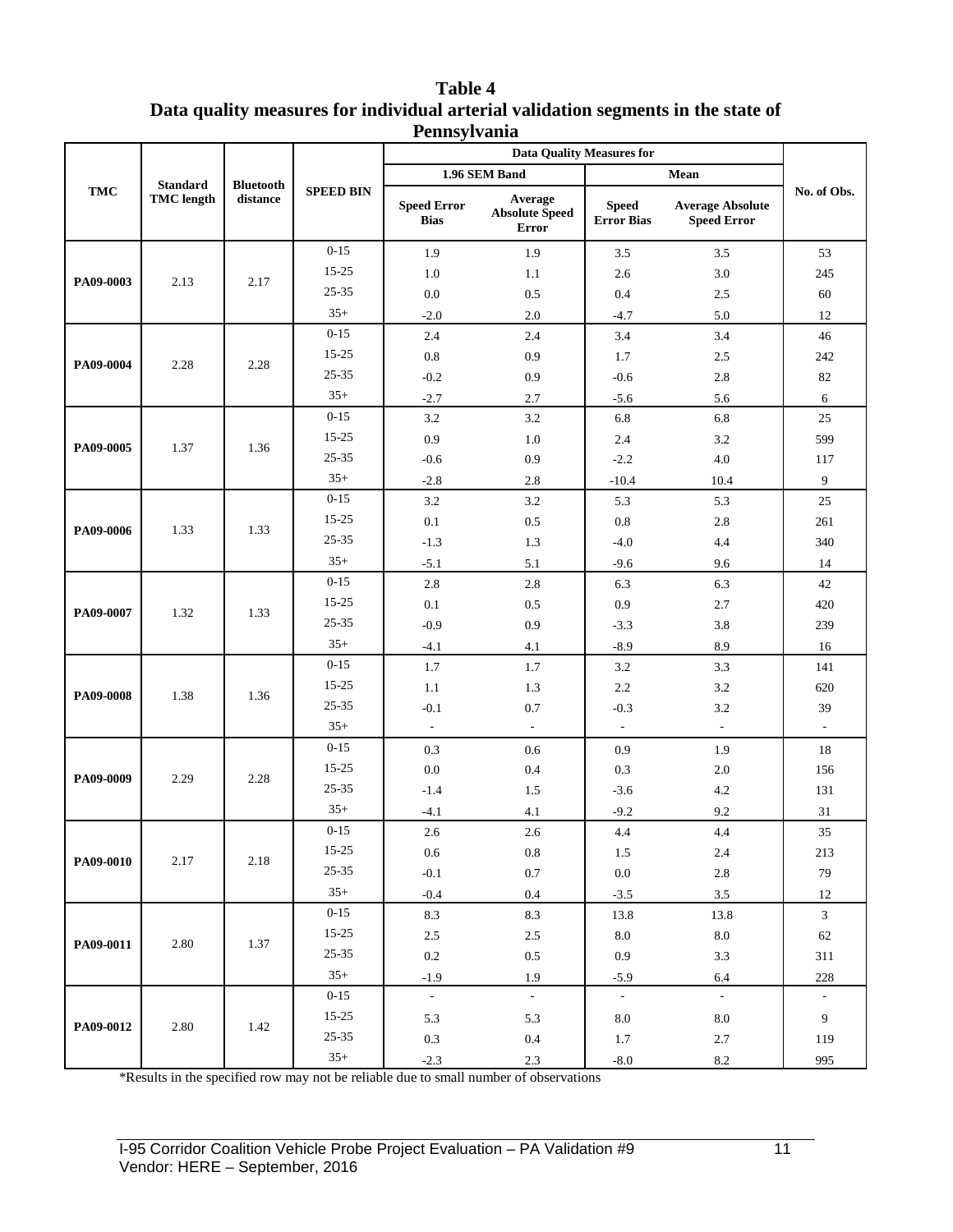#### **Table 4 (Cont'd) Data quality measures for individual arterial validation segments in the state of Pennsylvania**

|            |                                      |                              |                  |                          | <b>Data Quality Measures for</b>                    |                                   |                                                  |                |
|------------|--------------------------------------|------------------------------|------------------|--------------------------|-----------------------------------------------------|-----------------------------------|--------------------------------------------------|----------------|
|            |                                      |                              |                  | 1.96 SEM Band            |                                                     | Mean                              |                                                  |                |
| <b>TMC</b> | <b>Standard</b><br><b>TMC</b> length | <b>Bluetooth</b><br>distance | <b>SPEED BIN</b> | <b>Speed Error Bias</b>  | Average<br><b>Absolute</b><br><b>Speed</b><br>Error | <b>Speed Error</b><br><b>Bias</b> | Average<br><b>Absolute</b><br><b>Speed Error</b> | No. of Obs.    |
|            |                                      |                              | $0 - 15$         | 7.4                      | 7.4                                                 | 7.9                               | 7.9                                              | $\overline{c}$ |
| PA09-0013  | 1.96                                 | 1.96                         | $15 - 25$        | 1.9                      | 1.9                                                 | 3.1                               | 3.3                                              | 53             |
|            |                                      |                              | 25-35            | $-1.3$                   | 1.3                                                 | $-2.9$                            | 3.1                                              | 197            |
|            |                                      |                              | $35+$            | $-6.7$                   | 6.7                                                 | $-9.4$                            | 9.4                                              | 6              |
|            |                                      |                              | $0 - 15$         | 8.6                      | 8.6                                                 | 9.4                               | 9.4                                              | 31             |
| PA09-0014  | 1.31                                 | 1.31                         | 15-25            | 1.3                      | 1.4                                                 | 2.5                               | 3.0                                              | 103            |
|            |                                      |                              | 25-35            | $-1.0$                   | 1.0                                                 | $-2.9$                            | 3.2                                              | 152            |
|            |                                      |                              | $35+$            | $-7.9$                   | 7.9                                                 | $-10.9$                           | 10.9                                             | $\mathbf{1}$   |
|            |                                      |                              | $0 - 15$         | 10.2                     | 10.2                                                | 11.6                              | 11.6                                             | $\overline{4}$ |
| PA09-0017  | 1.31                                 | 1.31                         | $15 - 25$        | 0.7                      | 0.7                                                 | 1.3                               | 2.0                                              | 37             |
|            |                                      |                              | 25-35            | $-1.4$                   | 1.4                                                 | $-3.7$                            | 3.7                                              | 186            |
|            |                                      |                              | $35+$            | $-6.3$                   | 6.3                                                 | $-9.1$                            | 9.1                                              | 5              |
|            |                                      |                              | $0 - 15$         | 5.4                      | 5.4                                                 | 6.2                               | 6.2                                              | $\mathbf{1}$   |
| PA09-0018  | 1.96                                 | 1.96                         | 15-25            | 0.9                      | 0.9                                                 | 2.9                               | 2.9                                              | 26             |
|            |                                      |                              | $25 - 35$        | $-0.8$                   | 0.8                                                 | $-1.9$                            | 2.6                                              | 208            |
|            |                                      |                              | $35+$            | $-7.4$                   | 7.4                                                 | $-9.1$                            | 9.1                                              | $\overline{c}$ |
|            |                                      |                              | $0 - 15$         | 2.7                      | 2.7                                                 | 5.7                               | 5.7                                              | 68             |
| PA09-0019  | 1.29                                 | 1.27                         | $15 - 25$        | 0.4                      | 0.6                                                 | 1.4                               | 2.4                                              | 248            |
|            |                                      |                              | $25 - 35$        | $-0.2$                   | 0.5                                                 | $-2.6$                            | 3.5                                              | 28             |
|            |                                      |                              | $35+$            | $\overline{\phantom{a}}$ | $\overline{\phantom{a}}$                            | $\overline{\phantom{a}}$          | $\blacksquare$                                   | $\omega$       |
|            |                                      |                              | $0 - 15$         | 2.1                      | 2.1                                                 | 4.6                               | 4.7                                              | 40             |
| PA09-0020  | 2.58                                 | 2.53                         | 15-25            | 0.0                      | 0.3                                                 | 0.1                               | 1.7                                              | 110            |
|            |                                      |                              | 25-35            | $-1.9$                   | 2.3                                                 | $-4.2$                            | 4.6                                              | 11             |
|            |                                      |                              | $35+$            | $\sim$                   | $\overline{\phantom{a}}$                            | $\overline{\phantom{a}}$          | $\sim$                                           | $\omega$       |
|            |                                      |                              | $0 - 15$         | 2.0                      | 2.0                                                 | 3.4                               | 3.5                                              | 159            |
| PA09-0021  | 3.35                                 | 1.69                         | $15 - 25$        | $-0.7$                   | 0.7                                                 | $-2.1$                            | $2.5\,$                                          | 401            |
|            |                                      |                              | 25-35            | $-2.7$                   | 2.7                                                 | $-7.2$                            | 7.2                                              | 103            |
|            |                                      |                              | $35+$            | $-9.0$                   | 9.0                                                 | $-14.2$                           | 14.2                                             | 9              |
|            |                                      |                              | $0 - 15$         | 0.3                      | 0.3                                                 | 2.8                               | 2.9                                              | 38             |
| PA09-0022  | 3.35                                 | 1.74                         | $15 - 25$        | $-0.8$                   | $\rm 0.8$                                           | $-2.1$                            | $2.6\,$                                          | 126            |
|            |                                      |                              | $25 - 35$        | $-3.1$                   | 3.1                                                 | $-7.6$                            | $7.6\,$                                          | $\,8\,$        |
|            |                                      |                              | $35+$            | $\bar{\gamma}$           | $\overline{\phantom{a}}$                            | $\omega$                          | $\sim$                                           | $\Box$         |
|            |                                      |                              | $0 - 15$         | 5.6                      | 5.6                                                 | 8.9                               | 8.9                                              | 5 <sup>5</sup> |
| PA09-0024  | 1.52                                 | 1.54                         | $15 - 25$        | $0.6\,$                  | $\rm 0.8$                                           | 2.3                               | 3.0                                              | 191            |
|            |                                      |                              | $25 - 35$        | $-0.2$                   | $0.4\,$                                             | $-0.8$                            | $2.6\,$                                          | 409            |
|            |                                      |                              | $35+$            | $-2.7$                   | $2.7\,$                                             | $-7.8$                            | $7.8\,$                                          | $28\,$         |
|            |                                      |                              | $0 - 15$         | $\omega$                 | $\bar{\gamma}$                                      | $\sim$                            | $\mathbb{Z}^2$                                   | $\equiv$       |
| PA09-0025  | 1.52                                 | 1.54                         | $15 - 25$        | 1.6                      | 1.6                                                 | 4.9                               | 5.0                                              | 86             |
|            |                                      |                              | $25 - 35$        | $-0.1$                   | 0.4                                                 | $-0.8$                            | $2.5\,$                                          | 482            |
|            |                                      |                              | $35+$            | $-1.9$                   | 1.9                                                 | $-6.4$                            | 6.4                                              | $46\,$         |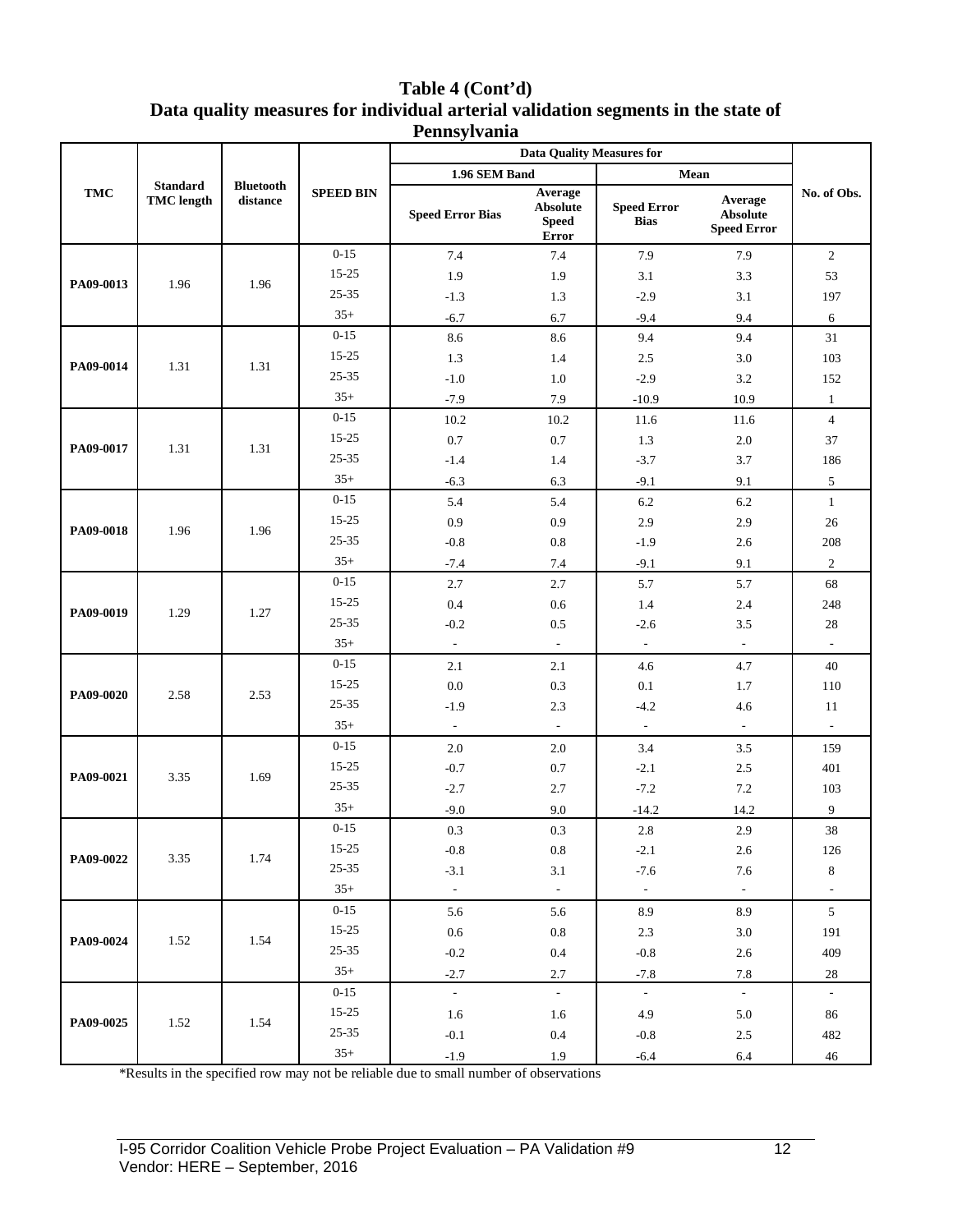| Table 4 (Cont'd)                                                                  |
|-----------------------------------------------------------------------------------|
| Data quality measures for individual arterial validation segments in the state of |
| Pennsylvania                                                                      |

| <b>TMC</b> |                                      |                              |                  | 1.96 SEM Band            |                                                            | Mean                              |                                           |                          |        |
|------------|--------------------------------------|------------------------------|------------------|--------------------------|------------------------------------------------------------|-----------------------------------|-------------------------------------------|--------------------------|--------|
|            | <b>Standard</b><br><b>TMC</b> length | <b>Bluetooth</b><br>distance | <b>SPEED BIN</b> | <b>Speed Error Bias</b>  | Average<br><b>Absolute</b><br><b>Speed</b><br><b>Error</b> | <b>Speed Error</b><br><b>Bias</b> | Average<br>Absolute<br><b>Speed Error</b> | No. of Obs.              |        |
|            |                                      |                              | $0 - 15$         | 0.7                      | 0.7                                                        | 3.0                               | 3.1                                       | 93                       |        |
| PA09-0026  | 1.51                                 | 1.49                         | $15 - 25$        | 0.0                      | 0.4                                                        | 0.2                               | 1.8                                       | 86                       |        |
|            |                                      |                              | $25 - 35$        | $-1.4$                   | 1.4                                                        | $-3.9$                            | 3.9                                       | 6                        |        |
|            |                                      |                              | $35+$            | $\overline{\phantom{a}}$ | $\overline{\phantom{a}}$                                   | $\overline{\phantom{a}}$          | $\mathcal{L}_{\mathcal{A}}$               | $\overline{\phantom{a}}$ |        |
|            |                                      |                              | $0 - 15$         | 0.2                      | 0.2                                                        | 3.0                               | 3.2                                       | 13                       |        |
| PA09-0027  | 3.28                                 | 1.74                         | $15 - 25$        | $-0.7$                   | 0.8                                                        | $-1.9$                            | 2.5                                       | 163                      |        |
|            |                                      |                              | $25 - 35$        | $-3.5$                   | 3.5                                                        | $-6.6$                            | 6.6                                       | 20                       |        |
|            |                                      |                              | $35+$            | $-12.4$                  | 12.4                                                       | $-14.8$                           | 14.8                                      | $\overline{2}$           |        |
|            | 3.28                                 |                              | $0 - 15$         | 1.4                      | 1.4                                                        | 3.1                               | 3.1                                       | 209                      |        |
| PA09-0028  |                                      | 1.69                         | $15 - 25$        | $-0.1$                   | 0.2                                                        | $-0.6$                            | 1.6                                       | 398                      |        |
|            |                                      |                              | $25 - 35$        | $-2.1$                   | 2.1                                                        | $-6.9$                            | 6.9                                       | 51                       |        |
|            |                                      |                              |                  |                          | $35+$                                                      | $-9.4$                            | 9.4                                       | $-13.9$                  | 13.9   |
|            | 2.64                                 |                              |                  | $0-15$                   | 2.8                                                        | 2.8                               | 6.5                                       | 6.5                      | $\tau$ |
| PA09-0029  |                                      |                              | 2.53             | $15 - 25$                | $-0.4$                                                     | 0.5                               | $-0.7$                                    | 2.2                      | 58     |
|            |                                      |                              | $25 - 35$        | $-1.4$                   | 1.4                                                        | $-5.2$                            | 5.2                                       | $\overline{4}$           |        |
|            |                                      |                              | $35+$            | $-12.4$                  | 12.4                                                       | $-17.6$                           | 17.6                                      | $\mathbf{1}$             |        |
|            |                                      |                              | $0 - 15$         | 3.5                      | 3.5                                                        | 7.8                               | 7.8                                       | 25                       |        |
| PA09-0030  | 1.29                                 | 1.26                         | $15 - 25$        | 0.5                      | 0.6                                                        | 1.7                               | 2.6                                       | 302                      |        |
|            |                                      |                              | $25 - 35$        | $-0.8$                   | 0.8                                                        | $-3.7$                            | 4.0                                       | 52                       |        |
|            |                                      |                              | $35+$            | $-0.7$                   | 0.7                                                        | $-3.6$                            | 3.6                                       | $\overline{2}$           |        |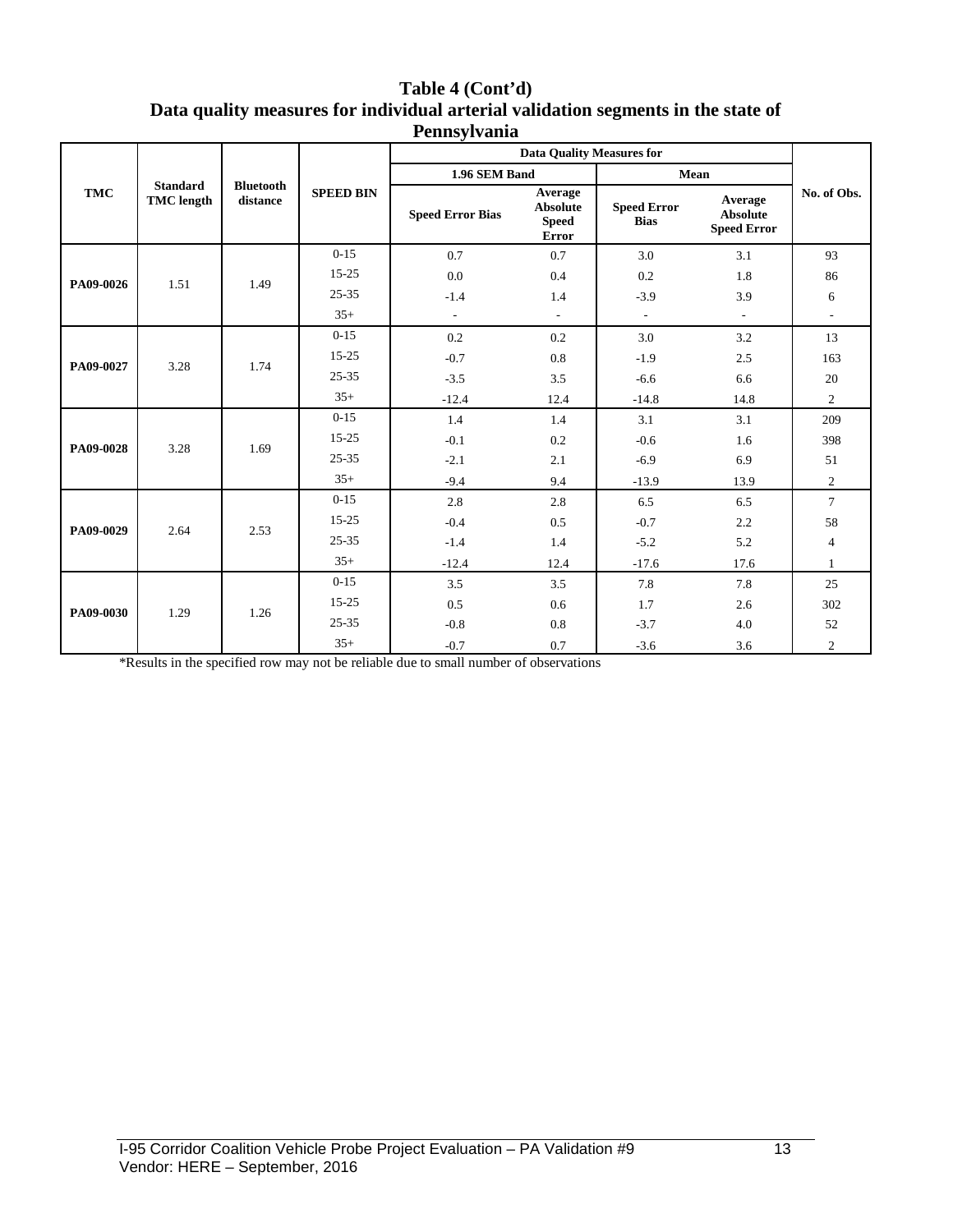#### **Table 5 Observations meeting data quality criteria for individual arterial validation segments in the state of Pennsylvania**

|            |                       | in the state of I emisylvania<br><b>Data Quality Measures for</b> |                                 |                                               |                                             |                             |                           |                                               |                                      |                |  |
|------------|-----------------------|-------------------------------------------------------------------|---------------------------------|-----------------------------------------------|---------------------------------------------|-----------------------------|---------------------------|-----------------------------------------------|--------------------------------------|----------------|--|
|            | <b>SPEED BIN</b>      |                                                                   | 1.96 SEM Band                   |                                               |                                             |                             | Mean                      |                                               |                                      |                |  |
| <b>TMC</b> |                       | <b>Speed Error Bias</b>                                           |                                 | <b>Average Absolute</b><br><b>Speed Error</b> |                                             | <b>Speed Error Bias</b>     |                           | <b>Average Absolute Speed</b><br><b>Error</b> |                                      | No. of Obs.    |  |
|            |                       | No.<br>falling<br>inside the<br>band                              | % falling<br>inside the<br>band | No. falling<br>within 5<br>mph of<br>the band | % falling<br>within 5<br>mph of<br>the band | No. equal<br>to the<br>mean | % equal<br>to the<br>mean | No. within 5<br>mph of the<br>mean            | $%$ within $5$<br>mph of the<br>mean |                |  |
|            | $0 - 15$              | 1                                                                 | 2%                              | 46                                            | 87%                                         | $\mathbf{0}$                | 0%                        | 43                                            | 81%                                  | 53             |  |
| PA09-0003  | 15-25                 | 38                                                                | 16%                             | 223                                           | 91%                                         | $\boldsymbol{0}$            | 0%                        | 207                                           | 84%                                  | 245            |  |
|            | 25-35                 | 12                                                                | 20%                             | 57                                            | 95%                                         | $\boldsymbol{0}$            | 0%                        | 55                                            | 92%                                  | $60\,$         |  |
|            | $35+$                 | $\mathfrak{2}$                                                    | 17%                             | 6                                             | 50%                                         | $\overline{0}$              | $0\%$                     | 6                                             | 50%                                  | 12             |  |
|            | $0 - 15$              | $\sqrt{2}$                                                        | 4%                              | 39                                            | 85%                                         | $\boldsymbol{0}$            | 0%                        | 38                                            | 83%                                  | 46             |  |
| PA09-0004  | 15-25                 | 35                                                                | 14%                             | 221                                           | 91%                                         | $\boldsymbol{0}$            | 0%                        | 205                                           | 85%                                  | 242            |  |
|            | 25-35                 | 14                                                                | 17%                             | 73                                            | 89%                                         | $\boldsymbol{0}$            | 0%                        | 70                                            | 85%                                  | 82             |  |
|            | $35+$                 | $\boldsymbol{0}$                                                  | $0\%$                           | $\overline{4}$                                | 67%                                         | $\overline{0}$              | 0%                        | $\sqrt{2}$                                    | 33%                                  | 6              |  |
|            | $0 - 15$              | $\mathbf{0}$                                                      | 0%                              | 10                                            | 40%                                         | $\boldsymbol{0}$            | 0%                        | $\boldsymbol{7}$                              | 28%                                  | 25             |  |
| PA09-0005  | 15-25                 | 109                                                               | 18%                             | 508                                           | 85%                                         | $\boldsymbol{0}$            | 0%                        | 473                                           | 79%                                  | 599            |  |
|            | 25-35                 | 20                                                                | 17%                             | 95                                            | 81%                                         | $\boldsymbol{0}$            | 0%                        | 73                                            | 62%                                  | 117            |  |
|            | $35+$                 | $\boldsymbol{0}$                                                  | $0\%$                           | $\overline{4}$                                | 44%                                         | $\overline{0}$              | 0%                        | $\sqrt{2}$                                    | 22%                                  | 9              |  |
|            | $0 - 15$              | $\mathbf{1}$                                                      | 4%                              | 15                                            | 60%                                         | $\boldsymbol{0}$            | 0%                        | 15                                            | 60%                                  | 25             |  |
| PA09-0006  | 15-25                 | 65                                                                | 25%                             | 240                                           | 92%                                         | $\boldsymbol{0}$            | 0%                        | 222                                           | 85%                                  | 261            |  |
|            | 25-35                 | 59                                                                | 17%                             | 254                                           | 75%                                         | $\boldsymbol{0}$            | 0%                        | 206                                           | 61%                                  | 340            |  |
|            | $35+$                 | $\boldsymbol{0}$                                                  | $0\%$                           | $\sqrt{2}$                                    | 14%                                         | $\boldsymbol{0}$            | 0%                        | $\sqrt{2}$                                    | 14%                                  | 14             |  |
|            | $0 - 15$              | $\mathbf{0}$                                                      | 0%                              | 19                                            | 45%                                         | $\boldsymbol{0}$            | 0%                        | 14                                            | 33%                                  | 42             |  |
| PA09-0007  | 15-25                 | 103                                                               | 25%                             | 392                                           | 93%                                         | $\boldsymbol{0}$            | 0%                        | 362                                           | 86%                                  | 420            |  |
|            | 25-35                 | 57                                                                | 24%                             | 191                                           | 80%                                         | $\boldsymbol{0}$            | 0%                        | 169                                           | 71%                                  | 239            |  |
|            | $35+$                 | $\boldsymbol{0}$                                                  | 0%                              | 3                                             | 19%                                         | $\overline{0}$              | 0%                        | $\mathbf{1}$                                  | 6%                                   | 16             |  |
|            | $0 - 15$              | 11                                                                | $8\%$                           | 115                                           | 82%                                         | $\boldsymbol{0}$            | $0\%$                     | 106                                           | 75%                                  | 141            |  |
| PA09-0008  | 15-25                 | 102                                                               | 16%                             | 516                                           | 83%                                         | $\boldsymbol{0}$            | 0%                        | 494                                           | 80%                                  | 620            |  |
|            | 25-35                 | $\boldsymbol{7}$                                                  | 18%                             | 36                                            | 92%                                         | $\boldsymbol{0}$            | 0%                        | 33                                            | 85%                                  | 39             |  |
|            | $35+$                 | $\overline{\phantom{a}}$                                          |                                 | ÷                                             | $\overline{\phantom{a}}$                    | $\sim$                      |                           | $\overline{\phantom{a}}$                      |                                      | $\sim$         |  |
|            | $0 - 15$              | $\mathbf{1}$                                                      | 6%                              | 18                                            | 100%                                        | $\boldsymbol{0}$            | 0%                        | 17                                            | 94%                                  | 18             |  |
| PA09-0009  | 15-25                 | 41                                                                | 26%                             | 152                                           | 97%                                         | $\boldsymbol{0}$            | 0%                        | 144                                           | 92%                                  | 156            |  |
|            | 25-35                 | 14                                                                | 11%                             | 104                                           | 79%                                         | $\boldsymbol{0}$            | 0%                        | 86                                            | 66%                                  | 131            |  |
|            | $35+$                 | $\boldsymbol{0}$                                                  | $0\%$                           | 10                                            | 32%                                         | $\mathbf{0}$                | 0%                        | $\overline{4}$                                | 13%                                  | 31             |  |
|            | $0 - 15$              | $\mathbf{1}$                                                      | 3%                              | 27                                            | 77%                                         | $\boldsymbol{0}$            | 0%                        | 23                                            | 66%                                  | 35             |  |
| PA09-0010  | $15 - 25$<br>25-35    | 47                                                                | 22%                             | 194                                           | 91%                                         | $\boldsymbol{0}$            | 0%                        | 184                                           | 86%                                  | 213            |  |
|            | $35+$                 | 15                                                                | 19%                             | 72                                            | 91%                                         | $\boldsymbol{0}$            | 0%                        | $70\,$                                        | 89%                                  | 79             |  |
|            |                       | $\sqrt{2}$                                                        | 17%                             | 11                                            | 92%                                         | $\boldsymbol{0}$            | 0%                        | 10                                            | 83%                                  | 12             |  |
|            | $0 - 15$<br>$15 - 25$ | $\boldsymbol{0}$                                                  | 0%                              | $\mathbf{0}$                                  | 0%                                          | $\boldsymbol{0}$            | 0%                        | $\overline{0}$                                | 0%                                   | $\mathfrak{Z}$ |  |
| PA09-0011  | $25 - 35$             | $\boldsymbol{0}$                                                  | 0%                              | 29                                            | 47%                                         | $\boldsymbol{0}$            | $0\%$                     | 19                                            | 31%                                  | $62\,$         |  |
|            | $35+$                 | 98                                                                | 32%                             | 282                                           | 91%                                         | $\boldsymbol{0}$            | 0%                        | 248                                           | 80%                                  | 311            |  |
|            | $0 - 15$              | 34<br>$\overline{\phantom{a}}$                                    | 15%<br>$\sim$                   | 137<br>$\bar{\phantom{a}}$                    | 60%<br>$\mathcal{L}_{\mathcal{A}}$          | $\boldsymbol{0}$            | 0%                        | 92<br>$\bar{\phantom{a}}$                     | 40%<br>$\sim$                        | 228            |  |
|            | 15-25                 |                                                                   |                                 |                                               |                                             |                             |                           |                                               |                                      |                |  |
| PA09-0012  | $25 - 35$             | $\boldsymbol{0}$                                                  | 0%                              | $\mathbf{1}$                                  | 11%                                         | $\boldsymbol{0}$            | $0\%$                     | $\mathbf{0}$                                  | $0\%$                                | 9              |  |
|            | $35+$                 | 44                                                                | 37%                             | 110                                           | 92%                                         | $\boldsymbol{0}$            | 0%                        | 101                                           | 85%                                  | 119            |  |
|            |                       | 105                                                               | 11%                             | 454                                           | 46%                                         | $\boldsymbol{0}$            | $0\%$                     | 321                                           | 32%                                  | 995            |  |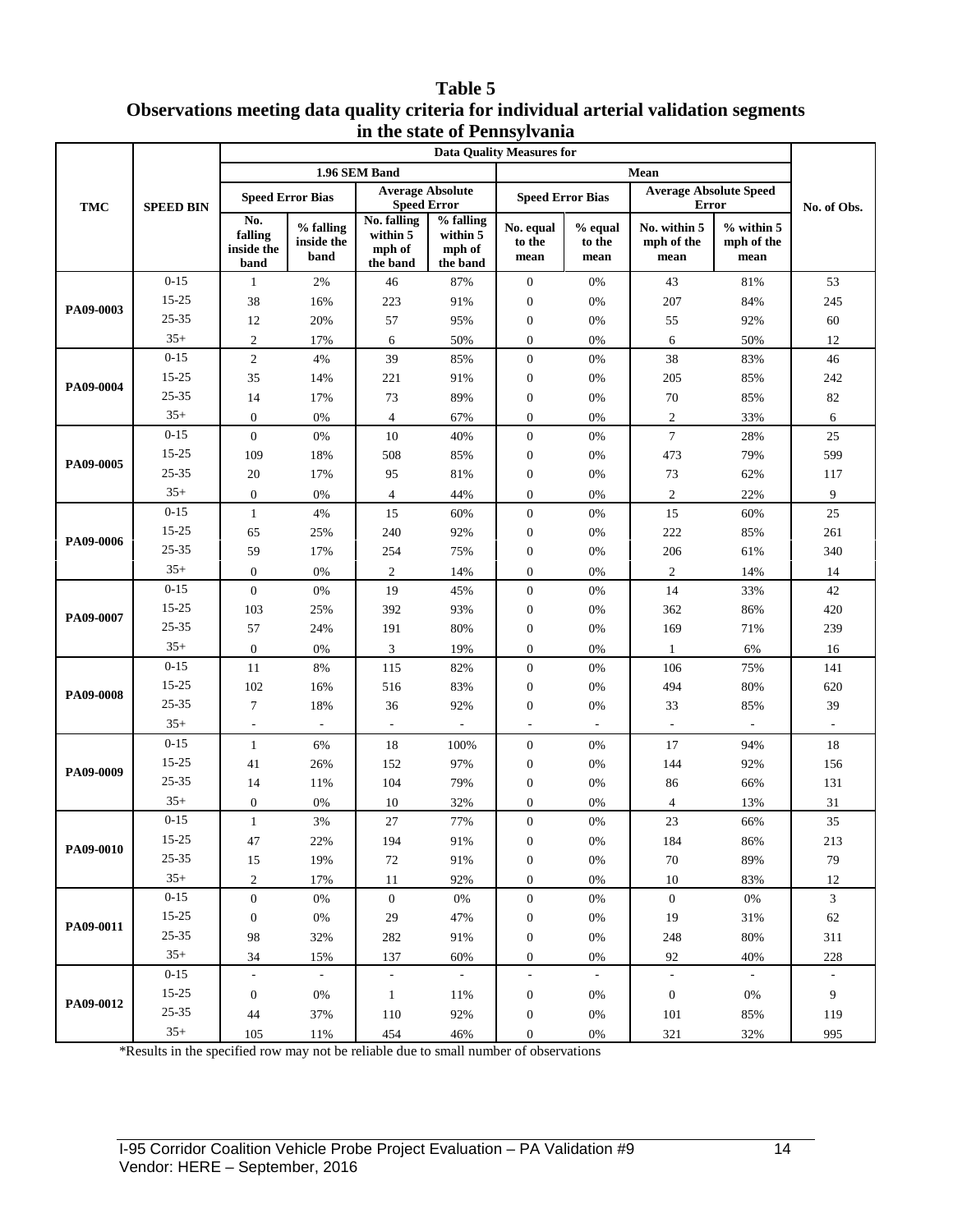### **Table 5 (Cont'd) Observations meeting data quality criteria for individual arterial validation segments in the state of Pennsylvania**

|            |                   | m me state of I embyrvania<br><b>Data Quality Measures for</b> |                                 |                                                  |                                             |                                  |                             |                                               |                                  |                          |
|------------|-------------------|----------------------------------------------------------------|---------------------------------|--------------------------------------------------|---------------------------------------------|----------------------------------|-----------------------------|-----------------------------------------------|----------------------------------|--------------------------|
| <b>TMC</b> | <b>SPEED BIN</b>  | 1.96 SEM Band                                                  |                                 |                                                  |                                             |                                  |                             |                                               |                                  |                          |
|            |                   |                                                                | <b>Speed Error Bias</b>         | <b>Speed Error</b>                               | <b>Average Absolute</b>                     |                                  | <b>Speed Error Bias</b>     | <b>Average Absolute Speed</b><br><b>Error</b> |                                  |                          |
|            |                   | No.<br>falling<br>inside the<br>band                           | % falling<br>inside the<br>band | No.<br>falling<br>within 5<br>mph of<br>the band | % falling<br>within 5<br>mph of<br>the band | No.<br>equal to<br>the<br>mean   | $%$ equal<br>to the<br>mean | No. within 5<br>mph of the<br>mean            | % within<br>5 mph of<br>the mean | No. of Obs.              |
|            | $0 - 15$          | $\boldsymbol{0}$                                               | 0%                              | $\mathbf{0}$                                     | $0\%$                                       | $\mathbf{0}$                     | 0%                          | $\overline{0}$                                | 0%                               | $\overline{2}$           |
| PA09-0013  | 15-25             | 5                                                              | 9%                              | 44                                               | 83%                                         | $\boldsymbol{0}$                 | $0\%$                       | 42                                            | 79%                              | 53                       |
|            | 25-35             | 24                                                             | 12%                             | 172                                              | 87%                                         | $\boldsymbol{0}$                 | 0%                          | 161                                           | 82%                              | 197                      |
|            | $35+$             | $\boldsymbol{0}$                                               | 0%                              | $\mathbf{1}$                                     | 17%                                         | $\mathbf{0}$                     | 0%                          | $\mathbf{1}$                                  | 17%                              | 6                        |
|            | $0 - 15$          | $\boldsymbol{0}$                                               | 0%                              | 5                                                | 16%                                         | $\mathbf{0}$                     | 0%                          | 5                                             | 16%                              | 31                       |
| PA09-0014  | $15 - 25$         | 20                                                             | 19%                             | 85                                               | 83%                                         | $\mathbf{0}$                     | 0%                          | 84                                            | 82%                              | 103                      |
|            | 25-35             | 20                                                             | 13%                             | 131                                              | 86%                                         | $\boldsymbol{0}$                 | $0\%$                       | 118                                           | 78%                              | 152                      |
|            | $35+$             | $\boldsymbol{0}$                                               | 0%                              | $\boldsymbol{0}$                                 | $0\%$                                       | $\boldsymbol{0}$                 | 0%                          | $\boldsymbol{0}$                              | $0\%$                            | $\mathbf{1}$             |
|            | $0 - 15$          | $\boldsymbol{0}$                                               | 0%                              | $\mathbf{0}$                                     | $0\%$                                       | $\mathbf{0}$                     | 0%                          | $\boldsymbol{0}$                              | 0%                               | $\overline{4}$           |
| PA09-0017  | $15 - 25$         | 11                                                             | 30%                             | 35                                               | 95%                                         | $\boldsymbol{0}$                 | $0\%$                       | 35                                            | 95%                              | 37                       |
|            | 25-35             | 20                                                             | 11%                             | 144                                              | 77%                                         | $\boldsymbol{0}$                 | $0\%$                       | 135                                           | 73%                              | 186                      |
|            | $35+$<br>$0 - 15$ | $\boldsymbol{0}$                                               | 0%                              | $\mathbf{0}$                                     | 0%                                          | $\mathbf{0}$                     | $0\%$                       | $\boldsymbol{0}$                              | 0%                               | 5                        |
|            | $15 - 25$         | $\boldsymbol{0}$<br>$\mathbf{1}$                               | 0%<br>4%                        | $\mathbf{0}$<br>24                               | 0%<br>92%                                   | $\boldsymbol{0}$<br>$\mathbf{0}$ | 0%<br>$0\%$                 | $\overline{0}$<br>24                          | 0%<br>92%                        | $\mathbf{1}$<br>26       |
| PA09-0018  | 25-35             | 32                                                             | 15%                             | 200                                              | 96%                                         | $\mathbf{0}$                     | 0%                          | 189                                           | 91%                              | 208                      |
|            | $35+$             | $\boldsymbol{0}$                                               | 0%                              | $\overline{0}$                                   | 0%                                          | $\overline{0}$                   | 0%                          | $\mathbf{0}$                                  | 0%                               | $\mathbf{2}$             |
|            | $0 - 15$          | 3                                                              | 4%                              | 37                                               | 54%                                         | $\mathbf{0}$                     | 0%                          | $28\,$                                        | 41%                              | 68                       |
|            | 15-25             | 46                                                             | 19%                             | 234                                              | 94%                                         | $\mathbf{0}$                     | 0%                          | 224                                           | 90%                              | 248                      |
| PA09-0019  | 25-35             | $\mathbf{2}$                                                   | 7%                              | 25                                               | 89%                                         | $\boldsymbol{0}$                 | $0\%$                       | $21\,$                                        | 75%                              | 28                       |
|            | $35+$             | $\overline{\phantom{a}}$                                       | $\overline{\phantom{a}}$        | $\overline{\phantom{a}}$                         | $\overline{\phantom{a}}$                    | $\overline{a}$                   | $\overline{\phantom{a}}$    | $\overline{\phantom{a}}$                      | $\overline{\phantom{a}}$         | $\overline{\phantom{a}}$ |
|            | $0 - 15$          | $\boldsymbol{0}$                                               | 0%                              | 24                                               | 60%                                         | $\mathbf{0}$                     | 0%                          | 19                                            | 48%                              | 40                       |
|            | $15 - 25$         | 18                                                             | 16%                             | 109                                              | 99%                                         | $\boldsymbol{0}$                 | $0\%$                       | 108                                           | 98%                              | 110                      |
| PA09-0020  | 25-35             | $\boldsymbol{0}$                                               | 0%                              | 8                                                | 73%                                         | $\mathbf{0}$                     | 0%                          | 6                                             | 55%                              | 11                       |
|            | $35+$             | ÷,                                                             | $\overline{\phantom{a}}$        | $\overline{\phantom{a}}$                         | $\overline{\phantom{a}}$                    |                                  | $\overline{\phantom{a}}$    | $\overline{\phantom{a}}$                      | $\overline{\phantom{a}}$         | $\overline{\phantom{a}}$ |
|            | $0 - 15$          | 5                                                              | 3%                              | 133                                              | 84%                                         | $\mathbf{0}$                     | $0\%$                       | 126                                           | 79%                              | 159                      |
| PA09-0021  | $15 - 25$         | 58                                                             | 14%                             | 378                                              | 94%                                         | $\boldsymbol{0}$                 | $0\%$                       | 358                                           | 89%                              | 401                      |
|            | 25-35             | $\boldsymbol{0}$                                               | 0%                              | 33                                               | 32%                                         | $\boldsymbol{0}$                 | 0%                          | 14                                            | 14%                              | 103                      |
|            | $35+$             | $\boldsymbol{0}$                                               | 0%                              | $\mathbf{0}$                                     | 0%                                          | $\boldsymbol{0}$                 | 0%                          | $\boldsymbol{0}$                              | 0%                               | 9                        |
|            | $0 - 15$          | 5                                                              | 13%                             | 34                                               | 89%                                         | $\mathbf{0}$                     | 0%                          | 32                                            | 84%                              | 38                       |
| PA09-0022  | $15 - 25$         | 22                                                             | 17%                             | 113                                              | 90%                                         | $\boldsymbol{0}$                 | 0%                          | 107                                           | 85%                              | 126                      |
|            | 25-35             | $\overline{0}$                                                 | 0%                              | 3                                                | 38%                                         | $\mathbf{0}$                     | 0%                          | 1                                             | 13%                              | 8                        |
|            | $35+$             | $\overline{\phantom{a}}$                                       | $\mathcal{L}$                   | $\overline{\phantom{a}}$                         | $\mathcal{L}^{\pm}$                         | ٠                                | $\blacksquare$              | $\overline{\phantom{a}}$                      | $\mathbf{r}$                     | $\overline{\phantom{a}}$ |
|            | $0 - 15$          | $\overline{0}$                                                 | 0%                              | $\mathbf{1}$                                     | 20%                                         | $\boldsymbol{0}$                 | $0\%$                       | $\mathbf{0}$                                  | 0%                               | $\mathfrak{S}$           |
| PA09-0024  | $15 - 25$         | 34                                                             | 18%                             | 172                                              | 90%                                         | $\boldsymbol{0}$                 | $0\%$                       | 159                                           | 83%                              | 191                      |
|            | $25 - 35$         | 107                                                            | 26%                             | 387                                              | 95%                                         | $\boldsymbol{0}$                 | 0%                          | 358                                           | 88%                              | 409                      |
|            | $35+$             | $\mathbf{1}$                                                   | 4%                              | 11                                               | 39%                                         | $\overline{0}$                   | 0%                          | $\overline{4}$                                | 14%                              | 28                       |
|            | $0 - 15$          | $\mathcal{L}_{\mathcal{A}}$                                    | $\mathbb{Z}^2$                  | $\omega$                                         | $\mathcal{A}^{\mathcal{A}}$                 | $\blacksquare$                   | $\mathbb{Z}^2$              | $\omega$                                      | $\sim$                           | $\omega$                 |
| PA09-0025  | $15 - 25$         | $\overline{4}$                                                 | 5%                              | 63                                               | 73%                                         | $\boldsymbol{0}$                 | 0%                          | 52                                            | 60%                              | 86                       |
|            | $25 - 35$         | 142                                                            | 29%                             | 454                                              | 94%                                         | 1                                | $0\%$                       | 434                                           | 90%                              | 482                      |
|            | $35+$             | $\boldsymbol{0}$                                               | $0\%$                           | 28                                               | 61%                                         | $\boldsymbol{0}$                 | $0\%$                       | 16                                            | 35%                              | 46                       |